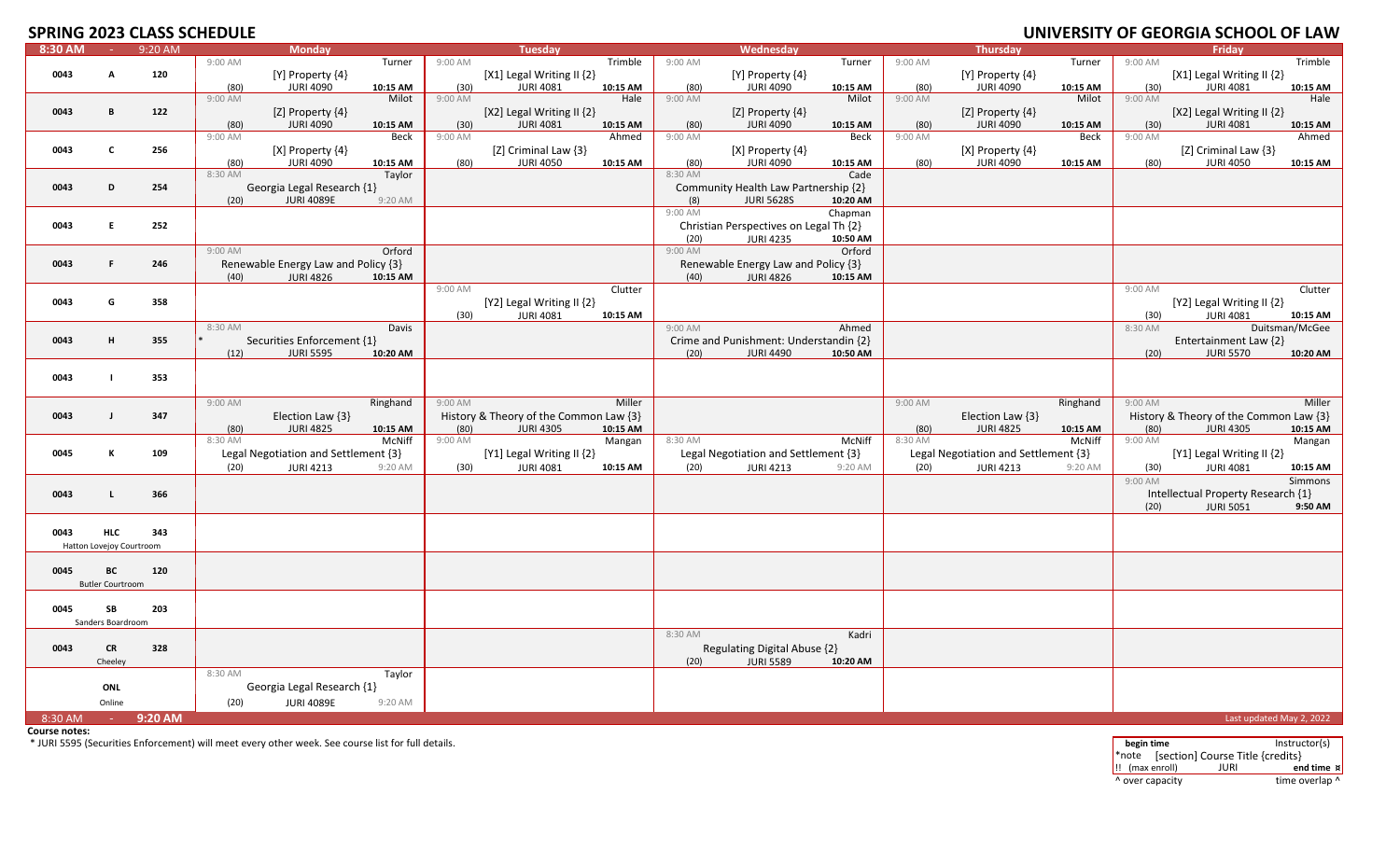# **SPRING 2023 CLASS SCHEDULE**

| 9:30 AM | $\sim$                   | 10:20 AM |          | <b>Monday</b>                       |          |          | <b>Tuesday</b>                         |                 |                 | Wednesday                              |                  |          | <b>Thursday</b>                      |          |         | Friday                                 |                          |
|---------|--------------------------|----------|----------|-------------------------------------|----------|----------|----------------------------------------|-----------------|-----------------|----------------------------------------|------------------|----------|--------------------------------------|----------|---------|----------------------------------------|--------------------------|
|         |                          |          | 9:00 AM  |                                     | Turner   | 9:00 AM  |                                        | Trimble         | 9:00 AM         |                                        | Turner           | 9:00 AM  |                                      | Turner   | 9:00 AM |                                        | Trimble                  |
| 0043    | A                        | 120      |          | [Y] Property {4}                    |          |          | [X1] Legal Writing II {2}              |                 |                 | [Y] Property {4}                       |                  |          | [Y] Property {4}                     |          |         | [X1] Legal Writing II {2}              |                          |
|         |                          |          | (80)     | <b>JURI 4090</b>                    | 10:15 AM | (30)     | <b>JURI 4081</b>                       | 10:15 AM        | (80)            | <b>JURI 4090</b>                       | 10:15 AM         | (80)     | <b>JURI 4090</b>                     | 10:15 AM | (30)    | <b>JURI 4081</b>                       | 10:15 AM                 |
|         |                          |          | 9:00 AM  |                                     | Milot    | 9:00 AM  |                                        | Hale            | 9:00 AM         |                                        | Milot            | 9:00 AM  |                                      | Milot    | 9:00 AM |                                        | Hale                     |
| 0043    | $\mathbf{B}$             | 122      |          | [Z] Property $\{4\}$                |          |          | [X2] Legal Writing II {2}              |                 |                 |                                        |                  |          |                                      |          |         | [X2] Legal Writing II {2}              |                          |
|         |                          |          | (80)     | <b>JURI 4090</b>                    | 10:15 AM | (30)     | <b>JURI 4081</b>                       | 10:15 AM        | (80)            | [Z] Property {4}<br><b>JURI 4090</b>   | 10:15 AM         | (80)     | [Z] Property {4}<br><b>JURI 4090</b> | 10:15 AM | (30)    | <b>JURI 4081</b>                       | 10:15 AM                 |
|         |                          |          | 9:00 AM  |                                     | Beck     | 9:00 AM  |                                        | Ahmed           | 9:00 AM         |                                        | <b>Beck</b>      | 9:00 AM  |                                      | Beck     | 9:00 AM |                                        | Ahmed                    |
|         |                          |          |          |                                     |          |          |                                        |                 |                 |                                        |                  |          |                                      |          |         |                                        |                          |
| 0043    | $\mathbf c$              | 256      |          | [X] Property $\{4\}$                |          |          | [Z] Criminal Law {3}                   |                 |                 | $[X]$ Property $\{4\}$                 |                  |          | [X] Property {4}                     |          |         | [Z] Criminal Law {3}                   |                          |
|         |                          |          | (80)     | <b>JURI 4090</b>                    | 10:15 AM | (80)     | <b>JURI 4050</b>                       | 10:15 AM        | (80)<br>8:30 AM | <b>JURI 4090</b>                       | 10:15 AM<br>Cade | (80)     | <b>JURI 4090</b>                     | 10:15 AM | (80)    | <b>JURI 4050</b>                       | 10:15 AM                 |
|         |                          |          |          |                                     |          |          |                                        |                 |                 |                                        |                  |          |                                      |          |         |                                        |                          |
| 0043    | D                        | 254      |          |                                     |          |          |                                        |                 |                 | Community Health Law Partnership {2}   |                  |          |                                      |          |         |                                        |                          |
|         |                          |          |          |                                     |          |          |                                        |                 | (8)             | <b>JURI 5628S</b>                      | 10:20 AM         |          |                                      |          |         |                                        |                          |
|         |                          |          | 10:00 AM |                                     | Amann    |          |                                        |                 | 9:00 AM         |                                        | Chapman          |          |                                      |          |         |                                        |                          |
| 0043    | E                        | 252      |          | Refugee & Asylum Law {2}            |          |          |                                        |                 |                 | Christian Perspectives on Legal Th {2} |                  |          |                                      |          |         |                                        |                          |
|         |                          |          | (20)     | <b>JURI 5894</b>                    | 11:40 AM |          |                                        |                 | (20)            | <b>JURI 4235</b>                       | 10:50 AM         |          |                                      |          |         |                                        |                          |
|         |                          |          | 9:00 AM  |                                     | Orford   | 9:30 AM  |                                        | Smith           | 9:00 AM         |                                        | Orford           | 9:30 AM  |                                      | Smith    |         |                                        |                          |
| 0043    | F                        | 246      |          | Renewable Energy Law and Policy {3} |          |          | Georgia Practice and Procedure {3}     |                 |                 | Renewable Energy Law and Policy {3}    |                  |          | Georgia Practice and Procedure {3}   |          |         |                                        |                          |
|         |                          |          | (40)     | <b>JURI 4826</b>                    | 10:15 AM | (80)     | <b>JURI 4620</b>                       | 10:45 AM        | (40)            | <b>JURI 4826</b>                       | 10:15 AM         | (80)     | <b>JURI 4620</b>                     | 10:45 AM |         |                                        |                          |
|         |                          |          | 9:30 AM  |                                     | Wells    | 9:00 AM  |                                        | Clutter         | 9:30 AM         |                                        | Wells            | 9:30 AM  |                                      | Wells    | 9:00 AM |                                        | Clutter                  |
| 0043    | G                        | 358      |          | Federal Courts {3}                  |          |          | [Y2] Legal Writing II $\{2\}$          |                 |                 | Federal Courts {3}                     |                  |          | Federal Courts {3}                   |          |         | [Y2] Legal Writing II {2}              |                          |
|         |                          |          | (80)     | <b>JURI 4570</b>                    | 10:20 AM | (30)     | <b>JURI 4081</b>                       | 10:15 AM        | (80)            | <b>JURI 4570</b>                       | 10:20 AM         | (80)     | <b>JURI 4570</b>                     | 10:20 AM | (30)    | <b>JURI 4081</b>                       | 10:15 AM                 |
|         |                          |          | 8:30 AM  |                                     | Davis    | 10:00 AM |                                        | <b>Bradford</b> | 9:00 AM         |                                        | Ahmed            |          |                                      |          | 8:30 AM |                                        | Duitsman/McGee           |
| 0043    | H                        | 355      |          | Securities Enforcement {1}          |          |          | Solo and Small Firm Practice {2}       |                 |                 | Crime and Punishment: Understandin {2} |                  |          |                                      |          |         | Entertainment Law {2}                  |                          |
|         |                          |          | (12)     | <b>JURI 5595</b>                    | 10:20 AM | (20)     | <b>JURI 4625</b>                       | 11:50 AM        | (20)            | <b>JURI 4490</b>                       | 10:50 AM         |          |                                      |          | (20)    | <b>JURI 5570</b>                       | 10:20 AM                 |
|         |                          |          | 10:00 AM |                                     | Conner   |          |                                        |                 |                 |                                        |                  | 10:00 AM |                                      | Conner   |         |                                        |                          |
| 0043    |                          | 353      |          | Document Drafting: Contracts {3}    |          |          |                                        |                 |                 |                                        |                  |          | Document Drafting: Contracts {3}     |          |         |                                        |                          |
|         |                          |          | (20)     | <b>JURI 5850E</b>                   | 11:15 AM |          |                                        |                 |                 |                                        |                  | (20)     | <b>JURI 5850E</b>                    | 11:15 AM |         |                                        |                          |
|         |                          |          | 9:00 AM  |                                     | Ringhand | 9:00 AM  |                                        | Miller          |                 |                                        |                  | 9:00 AM  |                                      | Ringhand | 9:00 AM |                                        | Miller                   |
| 0043    | $\mathbf{I}$             | 347      |          | Election Law {3}                    |          |          | History & Theory of the Common Law {3} |                 |                 |                                        |                  |          | Election Law {3}                     |          |         | History & Theory of the Common Law {3} |                          |
|         |                          |          | (80)     | <b>JURI 4825</b>                    | 10:15 AM | (80)     | <b>JURI 4305</b>                       | 10:15 AM        |                 |                                        |                  | (80)     | <b>JURI 4825</b>                     | 10:15 AM | (80)    | <b>JURI 4305</b>                       | 10:15 AM                 |
|         |                          |          |          |                                     |          | 9:00 AM  |                                        | Mangan          |                 |                                        |                  |          |                                      |          | 9:00 AM |                                        | Mangan                   |
| 0045    | К                        | 109      |          |                                     |          |          | [Y1] Legal Writing II $\{2\}$          |                 |                 |                                        |                  |          |                                      |          |         | [Y1] Legal Writing II {2}              |                          |
|         |                          |          |          |                                     |          | (30)     | <b>JURI 4081</b>                       | 10:15 AM        |                 |                                        |                  |          |                                      |          | (30)    | <b>JURI 4081</b>                       | 10:15 AM                 |
|         |                          |          |          |                                     |          |          |                                        |                 | 10:00 AM        |                                        | TBD              |          |                                      |          | 9:00 AM |                                        | Simmons                  |
| 0043    | л.                       | 366      |          |                                     |          |          |                                        |                 |                 | Advanced Legal Research {2}            |                  |          |                                      |          |         | Intellectual Property Research {1}     |                          |
|         |                          |          |          |                                     |          |          |                                        |                 | (20)            | <b>JURI 4085</b>                       | 11:50 AM         |          |                                      |          | (20)    | <b>JURI 5051</b>                       | 9:50 AM                  |
|         |                          |          |          |                                     |          |          |                                        |                 |                 |                                        |                  |          |                                      |          |         |                                        |                          |
| 0043    | <b>HLC</b>               | 343      |          |                                     |          |          |                                        |                 |                 |                                        |                  |          |                                      |          |         |                                        |                          |
|         | Hatton Lovejoy Courtroom |          |          |                                     |          |          |                                        |                 |                 |                                        |                  |          |                                      |          |         |                                        |                          |
|         |                          |          |          |                                     |          |          |                                        |                 |                 |                                        |                  |          |                                      |          |         |                                        |                          |
| 0045    | ВC                       | 120      |          |                                     |          |          |                                        |                 |                 |                                        |                  |          |                                      |          |         |                                        |                          |
|         | <b>Butler Courtroom</b>  |          |          |                                     |          |          |                                        |                 |                 |                                        |                  |          |                                      |          |         |                                        |                          |
|         |                          |          |          |                                     |          |          |                                        |                 |                 |                                        |                  |          |                                      |          |         |                                        |                          |
| 0045    | SB                       | 203      |          |                                     |          |          |                                        |                 |                 |                                        |                  |          |                                      |          |         |                                        |                          |
|         | Sanders Boardroom        |          |          |                                     |          |          |                                        |                 |                 |                                        |                  |          |                                      |          |         |                                        |                          |
|         |                          |          |          |                                     |          |          |                                        |                 | 8:30 AM         |                                        | Kadri            |          |                                      |          |         |                                        |                          |
| 0043    | <b>CR</b>                | 328      |          |                                     |          |          |                                        |                 |                 | Regulating Digital Abuse {2}           |                  |          |                                      |          |         |                                        |                          |
|         | Cheeley                  |          |          |                                     |          |          |                                        |                 | (20)            | <b>JURI 5589</b>                       | 10:20 AM         |          |                                      |          |         |                                        |                          |
|         |                          |          | 10:00 AM |                                     | Conner   |          |                                        |                 |                 |                                        |                  | 10:00 AM |                                      | Conner   |         |                                        |                          |
|         | ONL                      |          |          | Document Drafting: Contracts {3}    |          |          |                                        |                 |                 |                                        |                  |          | Document Drafting: Contracts {3}     |          |         |                                        |                          |
|         | Online                   |          | (20)     | <b>JURI 5850E</b>                   | 11:15 AM |          |                                        |                 |                 |                                        |                  | (20)     | <b>JURI 5850E</b>                    | 11:15 AM |         |                                        |                          |
|         |                          |          |          |                                     |          |          |                                        |                 |                 |                                        |                  |          |                                      |          |         |                                        |                          |
|         |                          |          |          |                                     |          |          |                                        |                 |                 |                                        |                  | 9:35 AM  | Life Cycle of a Corp                 | 10:50 AM |         |                                        |                          |
| 9:30 AM | $\sim 100$               | 10:20 AM |          |                                     |          |          |                                        |                 |                 |                                        |                  |          |                                      |          |         |                                        | Last updated May 2, 2022 |

**Course notes:**

\* JURI 5595 (Securities Enforcement) will meet every other week. See course list for full details. **begin time** Instructor(s)

\*note [section] Course Title {credits} !! (max enroll) JURI **end time ¤** ^ over capacity  $\hspace{1cm}$  time overlap ^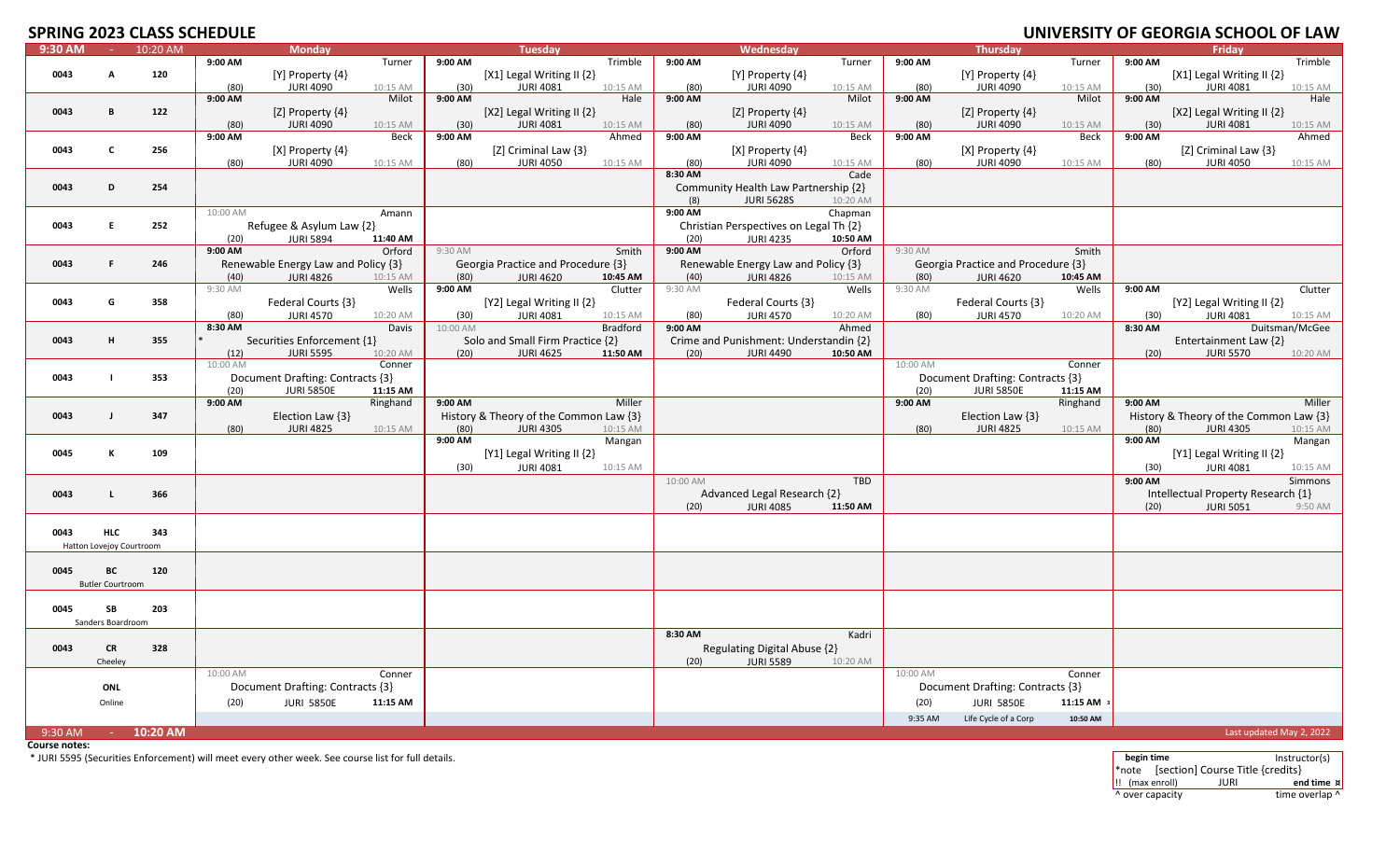# **2023 CLASS SCHEDULE UNIVERSITY OF GEORGIA SCHOOL OF LAW**

| 10:30 AM | <b>Common</b>            | 11:20 AM | <b>Monday</b>                           | <b>Tuesday</b>                                                       | Wednesday                              | <b>Thursday</b>                             | Friday                                                               |
|----------|--------------------------|----------|-----------------------------------------|----------------------------------------------------------------------|----------------------------------------|---------------------------------------------|----------------------------------------------------------------------|
|          |                          |          | 10:20 AM<br>Sawyer                      |                                                                      | 10:20 AM<br>Sawyer                     |                                             | $10:20$ AM<br>Sawyer                                                 |
| 0043     | A                        | 120      | Undergraduate Course {3}                |                                                                      | Undergraduate Course {3}               |                                             | Undergraduate Course {3}                                             |
|          |                          |          | <b>JURI 2990</b><br>(80)<br>11:10 AM    |                                                                      | <b>JURI 2990</b><br>11:10 AM<br>(80)   |                                             | <b>JURI 2990</b><br>(80)<br>11:10 AM                                 |
|          |                          |          |                                         | 11:00 AM<br>Barnett                                                  |                                        | 11:00 AM<br><b>Barnett</b>                  | 11:00 AM<br>Barnett                                                  |
| 0043     | B                        | 122      |                                         | Administrative Law {3}                                               |                                        | Administrative Law {3}                      | Administrative Law {3}                                               |
|          |                          |          |                                         | (80)<br><b>JURI 4320</b><br>11:50 AM                                 |                                        | <b>JURI 4320</b><br>(80)<br>11:50 AM        | <b>JURI 4320</b><br>(80)<br>11:50 AM                                 |
|          |                          |          | Hall<br>10:30 AM                        |                                                                      |                                        | 10:30 AM<br>Hall                            |                                                                      |
| 0043     | C                        | 256      | [A] The Law and Ethics of Lawyering {3} |                                                                      |                                        | [A] The Law and Ethics of Lawyering {3}     |                                                                      |
|          |                          |          | (60)<br><b>JURI 4300</b><br>11:45 AM    |                                                                      |                                        | (60)<br><b>JURI 4300</b><br>11:45 AM        |                                                                      |
|          |                          |          |                                         |                                                                      |                                        |                                             |                                                                      |
| 0043     | D                        | 254      |                                         |                                                                      |                                        |                                             |                                                                      |
|          |                          |          |                                         |                                                                      |                                        |                                             |                                                                      |
|          |                          |          | 10:00 AM<br>Amann                       |                                                                      | 9:00 AM<br>Chapman                     |                                             |                                                                      |
| 0043     | Е.                       | 252      | Refugee & Asylum Law {2}                |                                                                      | Christian Perspectives on Legal Th {2} |                                             |                                                                      |
|          |                          |          | <b>JURI 5894</b><br>11:40 AM<br>(20)    |                                                                      | (20)<br><b>JURI 4235</b><br>10:50 AM   |                                             |                                                                      |
|          |                          |          |                                         | 9:30 AM<br>Smith                                                     |                                        | 9:30 AM<br>Smith                            |                                                                      |
| 0043     | F                        | 246      |                                         | Georgia Practice and Procedure {3}                                   |                                        | Georgia Practice and Procedure {3}          |                                                                      |
|          |                          |          |                                         | (80)<br><b>JURI 4620</b><br>10:45 AM                                 |                                        | (80)<br><b>JURI 4620</b><br>10:45 AM        |                                                                      |
|          |                          |          | 10:30 AM<br>Simon                       |                                                                      | 10:30 AM<br>Simon                      |                                             |                                                                      |
| 0043     | G                        | 358      | Secured Transactions {3}                |                                                                      | Secured Transactions {3}               |                                             |                                                                      |
|          |                          |          | <b>JURI 4950</b><br>(80)<br>11:45 AM    |                                                                      | <b>JURI 4950</b><br>(80)<br>11:45 AM   |                                             |                                                                      |
|          |                          |          |                                         | 10:00 AM<br><b>Bradford</b>                                          | 9:00 AM<br>Ahmed                       |                                             |                                                                      |
| 0043     | н.                       | 355      |                                         | Solo and Small Firm Practice {2}                                     | Crime and Punishment: Understandin {2} |                                             |                                                                      |
|          |                          |          |                                         | <b>JURI 4625</b><br>(20)<br>11:50 AM                                 | <b>JURI 4490</b><br>(20)<br>10:50 AM   |                                             |                                                                      |
|          |                          |          | 10:00 AM<br>Conner                      |                                                                      |                                        | 10:00 AM<br>Conner                          |                                                                      |
| 0043     |                          | 353      | Document Drafting: Contracts {3}        |                                                                      |                                        | Document Drafting: Contracts {3}            |                                                                      |
|          |                          |          | <b>JURI 5850E</b><br>(20)<br>11:15 AM   | 10:30 AM<br>Cohen                                                    |                                        | <b>JURI 5850E</b><br>(20)<br>11:15 AM       | 10:30 AM<br>Cohen                                                    |
| 0043     | $\mathbf{I}$             | 347      |                                         |                                                                      |                                        |                                             |                                                                      |
|          |                          |          |                                         | Public International Law {3}<br><b>JURI 4640</b><br>(80)<br>11:45 AM |                                        |                                             | Public International Law {3}<br><b>JURI 4640</b><br>(80)<br>11:45 AM |
|          |                          |          | 10:20 AM<br>Nolan                       |                                                                      | 10:20 AM<br>Nolan                      |                                             | 10:20 AM<br>Nolan                                                    |
| 0045     | К                        | 109      | Undergraduate Course {3}                |                                                                      | Undergraduate Course {3}               |                                             | Undergraduate Course {3}                                             |
|          |                          |          | <b>JURI 3505</b><br>(25)<br>11:10 AM    |                                                                      | (25)<br><b>JURI 3505</b><br>11:10 AM   |                                             | <b>JURI 3505</b><br>(25)<br>11:10 AM                                 |
|          |                          |          |                                         | 11:00 AM<br>Striepe                                                  | 10:00 AM<br><b>TBD</b>                 |                                             |                                                                      |
| 0043     | L.                       | 366      |                                         | Business Law Research {1}                                            | Advanced Legal Research {2}            |                                             |                                                                      |
|          |                          |          |                                         | 11:50 AM<br>(20)<br><b>JURI 4087</b>                                 | <b>JURI 4085</b><br>(20)<br>11:50 AM   |                                             |                                                                      |
|          |                          |          |                                         |                                                                      |                                        |                                             |                                                                      |
| 0043     | <b>HLC</b>               | 343      |                                         |                                                                      |                                        |                                             |                                                                      |
|          | Hatton Lovejoy Courtroom |          |                                         |                                                                      |                                        |                                             |                                                                      |
|          |                          |          |                                         |                                                                      |                                        |                                             |                                                                      |
| 0045     | ВC                       | 120      |                                         |                                                                      |                                        |                                             |                                                                      |
|          | <b>Butler Courtroom</b>  |          |                                         |                                                                      |                                        |                                             |                                                                      |
|          |                          |          |                                         |                                                                      |                                        |                                             |                                                                      |
| 0045     | SB                       | 203      |                                         |                                                                      |                                        |                                             |                                                                      |
|          | Sanders Boardroom        |          |                                         |                                                                      |                                        |                                             |                                                                      |
|          |                          |          |                                         |                                                                      |                                        |                                             |                                                                      |
| 0043     | <b>CR</b>                | 328      |                                         |                                                                      |                                        |                                             |                                                                      |
|          | Cheeley                  |          |                                         |                                                                      |                                        |                                             |                                                                      |
|          |                          |          | 10:00 AM<br>Conner                      |                                                                      |                                        | Conner<br>10:00 AM                          |                                                                      |
|          | ONL                      |          | Document Drafting: Contracts {3}        |                                                                      |                                        | Document Drafting: Contracts {3}            |                                                                      |
|          | Online                   |          | <b>JURI 5850E</b><br>(20)<br>11:15 AM   |                                                                      |                                        | (20)<br><b>JURI 5850E</b><br>11:15 AM 3     |                                                                      |
|          |                          |          |                                         |                                                                      |                                        | 10:50 AM<br>9:35 AM<br>Life Cycle of a Corp |                                                                      |
| 10:30 AM | <b>Common</b>            | 11:20 AM |                                         |                                                                      |                                        |                                             | Last updated May 2, 2022                                             |
|          |                          |          |                                         |                                                                      |                                        |                                             |                                                                      |

**begin time** Instructor(s) \*note [section] Course Title {credits} !! (max enroll) JURI **end time ¤** ^ over capacity  $\hspace{1cm}$  time overlap ^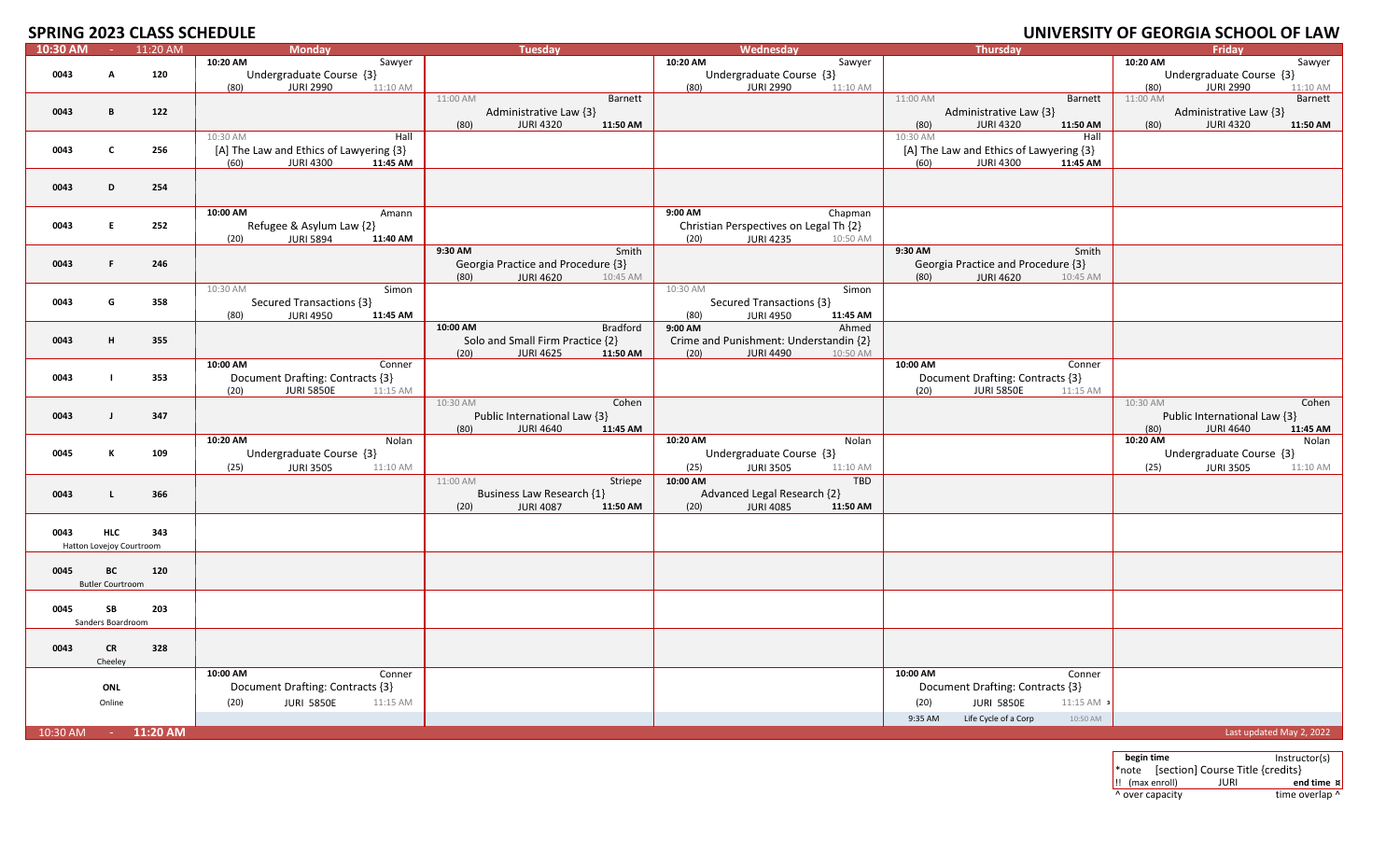### **2023 CLASS SCHEDULE UNIVERSITY OF GEORGIA SCHOOL OF LAW**

| 11:30 AM            | <b>College</b>                         | 12:00 PM | <b>Monday</b>                                                                                       | <b>Tuesday</b>                                                                                   | Wednesday                                                                                     | <b>Thursday</b>                                                                                     | -------------<br>Friday                                                                   |
|---------------------|----------------------------------------|----------|-----------------------------------------------------------------------------------------------------|--------------------------------------------------------------------------------------------------|-----------------------------------------------------------------------------------------------|-----------------------------------------------------------------------------------------------------|-------------------------------------------------------------------------------------------|
| 0043                | A                                      | 120      |                                                                                                     |                                                                                                  |                                                                                               |                                                                                                     |                                                                                           |
| 0043                | B                                      | 122      |                                                                                                     | 11:00 AM<br>Barnett<br>Administrative Law {3}<br><b>JURI 4320</b><br>(80)<br>11:50 AM            |                                                                                               | 11:00 AM<br>Barnett<br>Administrative Law {3}<br><b>JURI 4320</b><br>(80)<br>11:50 AM               | 11:00 AM<br>Barnett<br>Administrative Law {3}<br><b>JURI 4320</b><br>(80)<br>11:50 AM     |
| 0043                | $\mathbf{c}$                           | 256      | Hall<br>10:30 AM<br>[A] The Law and Ethics of Lawyering {3}<br><b>JURI 4300</b><br>(60)<br>11:45 AM |                                                                                                  |                                                                                               | 10:30 AM<br>Hall<br>[A] The Law and Ethics of Lawyering {3}<br>(60)<br><b>JURI 4300</b><br>11:45 AM |                                                                                           |
| 0043                | D                                      | 254      |                                                                                                     |                                                                                                  |                                                                                               |                                                                                                     |                                                                                           |
| 0043                | E.                                     | 252      | 10:00 AM<br>Amann<br>Refugee & Asylum Law {2}<br><b>JURI 5894</b><br>(20)<br>11:40 AM               |                                                                                                  |                                                                                               |                                                                                                     |                                                                                           |
| 0043                | F.                                     | 246      |                                                                                                     |                                                                                                  |                                                                                               |                                                                                                     |                                                                                           |
| 0043                | G                                      | 358      | 10:30 AM<br>Simon<br>Secured Transactions {3}<br><b>JURI 4950</b><br>(80)<br>11:45 AM               |                                                                                                  | 10:30 AM<br>Simon<br>Secured Transactions {3}<br><b>JURI 4950</b><br>(80)<br>11:45 AM         |                                                                                                     |                                                                                           |
| 0043                | H.                                     | 355      |                                                                                                     | 10:00 AM<br>Bradford<br>Solo and Small Firm Practice {2}<br><b>JURI 4625</b><br>(20)<br>11:50 AM |                                                                                               |                                                                                                     |                                                                                           |
| 0043                | л.                                     | 353      |                                                                                                     |                                                                                                  |                                                                                               |                                                                                                     |                                                                                           |
| 0043                | $\mathbf{J}$                           | 347      |                                                                                                     | 10:30 AM<br>Cohen<br>Public International Law {3}<br><b>JURI 4640</b><br>(80)<br>11:45 AM        |                                                                                               |                                                                                                     | 10:30 AM<br>Cohen<br>Public International Law {3}<br><b>JURI 4640</b><br>(80)<br>11:45 AM |
| 0045                | K                                      | 109      |                                                                                                     |                                                                                                  |                                                                                               |                                                                                                     |                                                                                           |
| 0043                | $\mathbf{L}$                           | 366      |                                                                                                     | 11:00 AM<br>Striepe<br>Business Law Research {1}<br>(20)<br><b>JURI 4087</b><br>11:50 AM         | 10:00 AM<br><b>TBD</b><br>Advanced Legal Research {2}<br>(20)<br><b>JURI 4085</b><br>11:50 AM |                                                                                                     |                                                                                           |
| 0043                | <b>HLC</b><br>Hatton Lovejoy Courtroom | 343      |                                                                                                     |                                                                                                  |                                                                                               |                                                                                                     |                                                                                           |
| 0045                | BC<br><b>Butler Courtroom</b>          | 120      |                                                                                                     |                                                                                                  |                                                                                               |                                                                                                     |                                                                                           |
| 0045                | SB<br>Sanders Boardroom                | 203      |                                                                                                     |                                                                                                  |                                                                                               |                                                                                                     |                                                                                           |
| 0043                | ${\sf CR}$<br>Cheeley                  | 328      |                                                                                                     |                                                                                                  |                                                                                               |                                                                                                     |                                                                                           |
|                     | ONL<br>Online                          |          |                                                                                                     |                                                                                                  |                                                                                               |                                                                                                     |                                                                                           |
| 11:30 AM - 12:00 PM |                                        |          |                                                                                                     |                                                                                                  |                                                                                               |                                                                                                     | Last updated May 2, 2022                                                                  |
|                     |                                        |          |                                                                                                     |                                                                                                  |                                                                                               |                                                                                                     |                                                                                           |

**begin time** Instructor(s) \*note [section] Course Title {credits} !! (max enroll) JURI **end time ¤** ^ over capacity  $\hspace{1cm}$  time overlap ^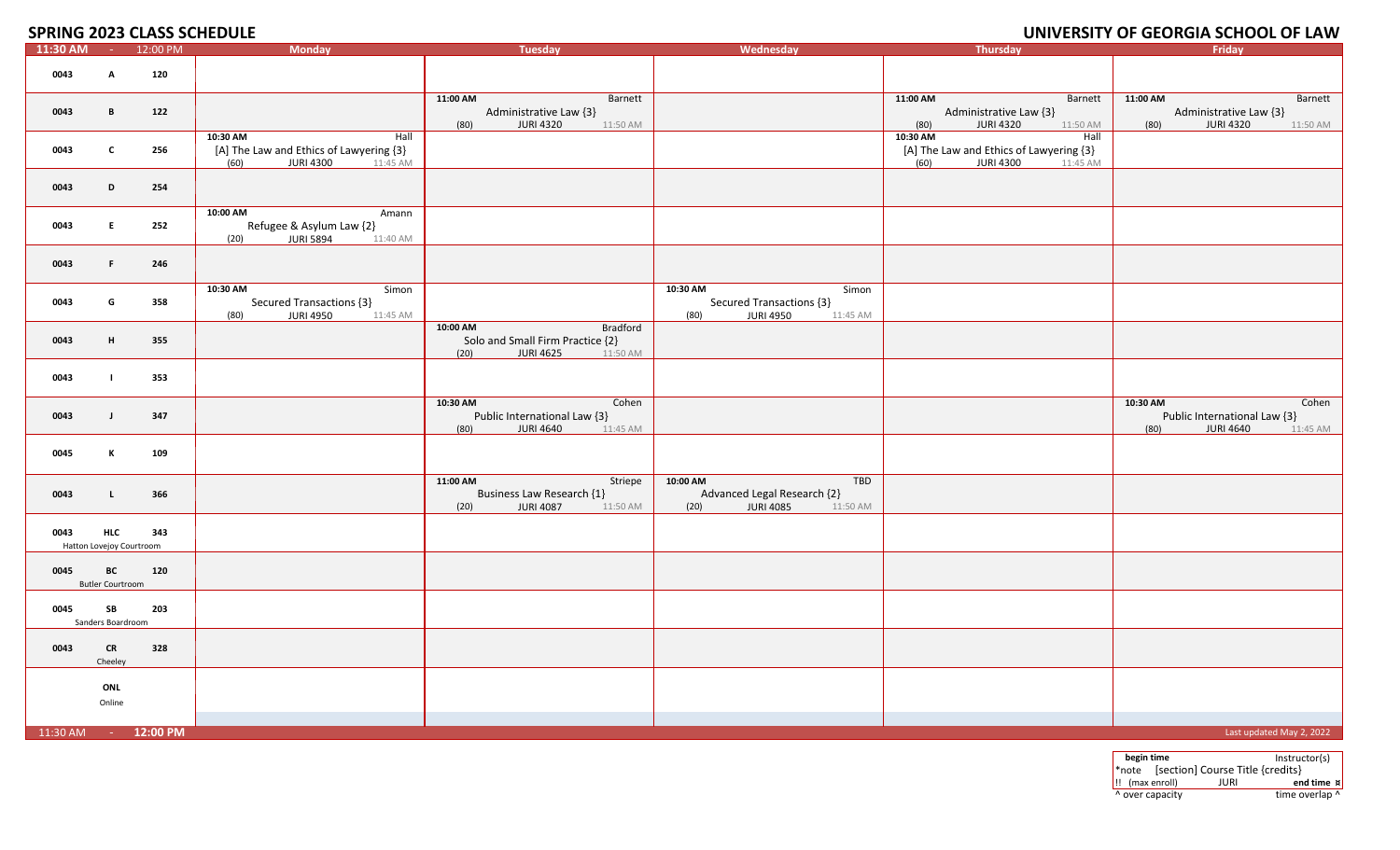#### **2023 CLASS SCHEDULE UNIVERSITY OF GEORGIA SCHOOL OF LAW**

| 12:00 PM             |                                        | ---- -- -- -<br>$- 1:00$ PM | ----- ---<br>Monday                                                              | Tuesday | Wednesday<br>$\mathcal{L}^{\text{max}}_{\text{max}}$ and $\mathcal{L}^{\text{max}}_{\text{max}}$ and $\mathcal{L}^{\text{max}}_{\text{max}}$ | -------<br>Thursday | - - --- - - -<br>. <del>.</del><br>Friday                                        |
|----------------------|----------------------------------------|-----------------------------|----------------------------------------------------------------------------------|---------|----------------------------------------------------------------------------------------------------------------------------------------------|---------------------|----------------------------------------------------------------------------------|
| 0043                 | $\mathsf{A}$                           | 120                         |                                                                                  |         |                                                                                                                                              |                     |                                                                                  |
| 0043                 | $\mathbf{B}$                           | 122                         |                                                                                  |         |                                                                                                                                              |                     |                                                                                  |
| 0043                 | $\mathbf{c}$                           | 256                         |                                                                                  |         |                                                                                                                                              |                     |                                                                                  |
| 0043                 | $\mathsf{D}$                           | 254                         |                                                                                  |         |                                                                                                                                              |                     |                                                                                  |
| 0043                 | E                                      | 252                         |                                                                                  |         |                                                                                                                                              |                     |                                                                                  |
| 0043                 | F.                                     | 246                         | Wolfson<br>12:40 PM<br>Undergraduate Course {3}<br>URI 3501<br>(25)<br>$1:30$ PM |         | 12:40 PM<br>Wolfson<br>Undergraduate Course {3}<br>1 JURI 3501 1<br>(25)<br>$1:30$ PM                                                        |                     | 12:40 PM<br>Wolfson<br>Undergraduate Course {3}<br>URI 3501<br>(25)<br>$1:30$ PM |
| 0043                 | G                                      | 358                         |                                                                                  |         |                                                                                                                                              |                     |                                                                                  |
| 0043                 | $\mathbf{H}^-$                         | 355                         |                                                                                  |         |                                                                                                                                              |                     |                                                                                  |
| 0043                 | $\mathbf{I}$                           | 353                         |                                                                                  |         |                                                                                                                                              |                     |                                                                                  |
| 0043                 | $\mathbf{J}$                           | 347                         |                                                                                  |         |                                                                                                                                              |                     |                                                                                  |
| 0045                 | $\mathbf{K}$                           | 109                         |                                                                                  |         |                                                                                                                                              |                     |                                                                                  |
| 0043                 | $\mathbf{L}$ .                         | 366                         |                                                                                  |         |                                                                                                                                              |                     |                                                                                  |
| 0043                 | <b>HLC</b><br>Hatton Lovejoy Courtroom | 343                         |                                                                                  |         |                                                                                                                                              |                     |                                                                                  |
| 0045                 | BC<br><b>Butler Courtroom</b>          | 120                         |                                                                                  |         |                                                                                                                                              |                     |                                                                                  |
| 0045                 | ${\sf SB}$<br>Sanders Boardroom        | 203                         |                                                                                  |         |                                                                                                                                              |                     |                                                                                  |
| 0043                 | ${\sf CR}$<br>Cheeley                  | 328                         |                                                                                  |         |                                                                                                                                              |                     |                                                                                  |
|                      | ONL<br>Online                          |                             |                                                                                  |         |                                                                                                                                              |                     |                                                                                  |
| $12:00 \text{ PM}$ - |                                        | 1:00 PM                     |                                                                                  |         |                                                                                                                                              |                     | Last updated May 2, 2022                                                         |

**begin time** lnstructor(s)<br>| note lation course Title {credits}\* !! (max enroll) JURI **end time ¤** ^ over capacity  $\bullet$  time overlap ^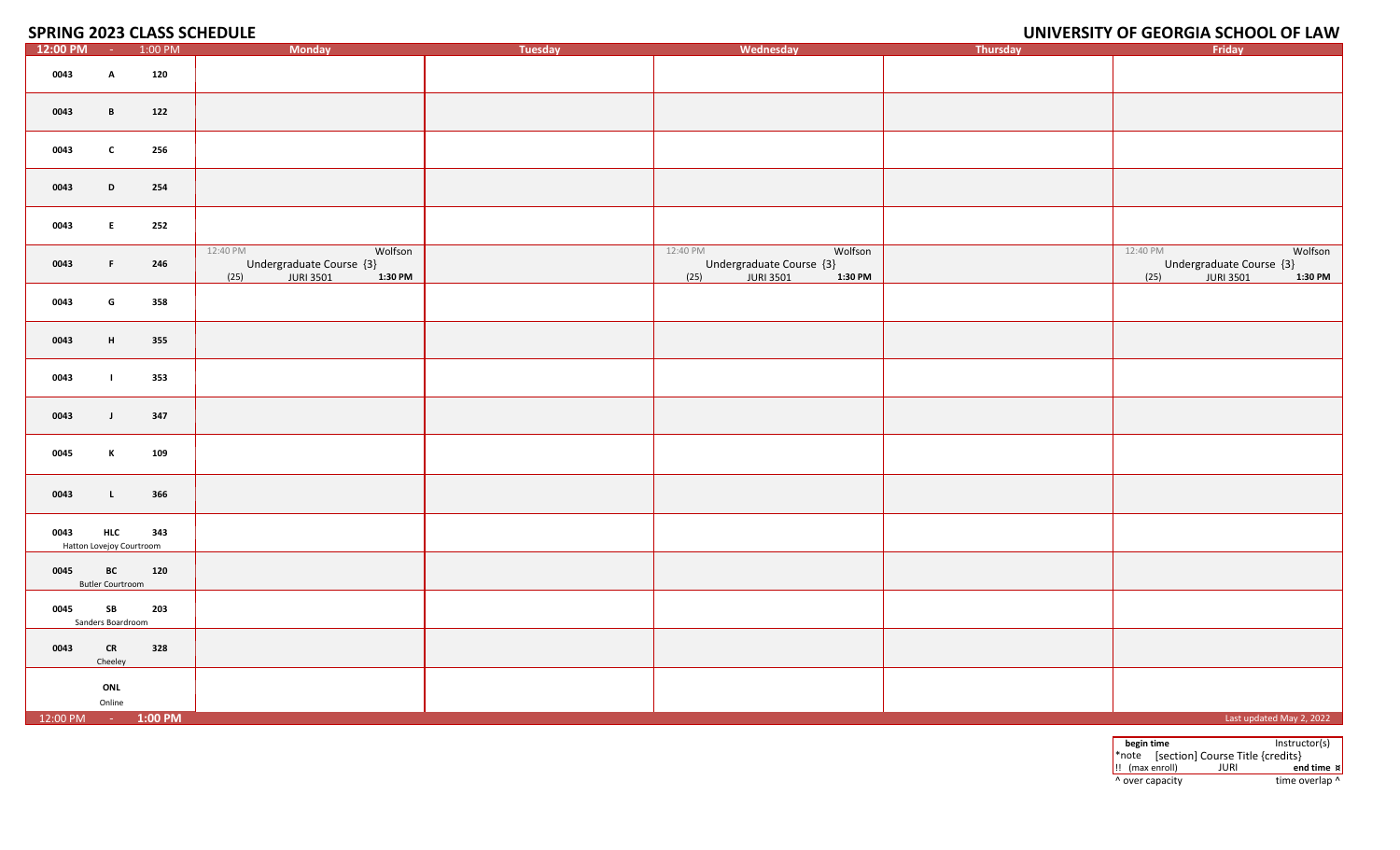# **SPRING 2023 CLASS SCHEDULE**

|         |                          |         |          |                                 |          |         |                                      |            |          |                           |               |         |                              | ----------------- |          |                                        |         |
|---------|--------------------------|---------|----------|---------------------------------|----------|---------|--------------------------------------|------------|----------|---------------------------|---------------|---------|------------------------------|-------------------|----------|----------------------------------------|---------|
| 1:00 PM | <b>Card</b>              | 1:20 PM |          | <b>Monday</b>                   |          |         | Tuesday                              |            |          | Wednesday                 |               |         | Thursday                     |                   |          | Friday                                 |         |
|         |                          |         | 1:00 PM  |                                 | Ringhand | 1:00 PM |                                      | West       |          |                           |               | 1:00 PM |                              | Ringhand          | 1:00 PM  |                                        | West    |
| 0043    | $\overline{A}$           | 120     |          | [X] Constitutional Law I {3}    |          |         | [Z] Constitutional Law I {3}         |            |          |                           |               |         | [X] Constitutional Law I {3} |                   |          | [Z] Constitutional Law I {3}           |         |
|         |                          |         | (80)     | <b>JURI 4180</b>                | 2:15 PM  | (80)    | <b>JURI 4180</b>                     | 2:15 PM    |          |                           |               | (80)    | <b>JURI 4180</b>             | 2:15 PM           | (80)     | <b>JURI 4180</b>                       | 2:15 PM |
|         |                          |         | 1:00 PM  |                                 | Amann    | 1:00 PM |                                      | Dennis     |          |                           |               | 1:00 PM |                              | Amann             | 1:00 PM  |                                        | Dennis  |
| 0043    | B                        | 122     |          | [Y] Constitutional Law I {3}    |          |         | [X] Criminal Law {3}                 |            |          |                           |               |         | [Y] Constitutional Law I {3} |                   |          | [X] Criminal Law {3}                   |         |
|         |                          |         | (80)     | <b>JURI 4180</b>                | 2:15 PM  | (80)    | <b>JURI 4050</b>                     | 2:15 PM    |          |                           |               | (80)    | <b>JURI 4180</b>             | 2:15 PM           | (80)     | <b>JURI 4050</b>                       | 2:15 PM |
|         |                          |         | 1:00 PM  |                                 | Howard   | 1:00 PM |                                      | Meixner    |          |                           |               | 1:00 PM |                              | Howard            | 1:00 PM  |                                        | Meixner |
|         |                          |         |          |                                 |          |         |                                      |            |          |                           |               |         |                              |                   |          |                                        |         |
| 0043    | C                        | 256     |          | [Z2] Legal Writing II {2}       |          |         | [Y] Criminal Law {3}                 |            |          |                           |               |         | [Z2] Legal Writing II {2}    |                   |          | [Y] Criminal Law {3}                   |         |
|         |                          |         | (30)     | <b>JURI 4081</b>                | 2:15 PM  | (80)    | <b>JURI 4050</b>                     | 2:15 PM    |          |                           |               | (30)    | <b>JURI 4081</b>             | 2:15 PM           | (80)     | <b>JURI 4050</b>                       | 2:15 PM |
|         |                          |         |          |                                 |          |         |                                      |            | 1:00 PM  |                           | <b>McNiff</b> |         |                              |                   |          |                                        |         |
| 0043    | D                        | 254     |          |                                 |          |         |                                      |            |          | Mediation Clinic {3}      |               |         |                              |                   |          |                                        |         |
|         |                          |         |          |                                 |          |         |                                      |            | (5)      | <b>JURI 5976S</b>         | 2:50 PM       |         |                              |                   |          |                                        |         |
|         |                          |         | 1:00 PM  |                                 | Simon    | 1:00 PM |                                      | Trimble    |          |                           |               |         |                              |                   | 1:00 PM  |                                        | Trimble |
| 0043    | Е                        | 252     |          | Bankruptcy Practice Seminar {2} |          |         | Document Drafting: Litigation {3}    |            |          |                           |               |         |                              |                   |          | Document Drafting: Litigation {3}      |         |
|         |                          |         |          |                                 |          |         |                                      |            |          |                           |               |         |                              |                   |          |                                        |         |
|         |                          |         | (20)     | <b>JURI 4363</b>                | 2:50 PM  | (20)    | <b>JURI 5455E</b>                    | 2:15 PM    |          |                           |               |         |                              |                   | (20)     | <b>JURI 5455E</b>                      | 2:15 PM |
|         |                          |         | 12:40 PM |                                 | Wolfson  | 1:00 PM |                                      | Schueneman | 12:40 PM |                           | Wolfson       | 1:00 PM |                              | Schueneman        | 12:40 PM |                                        | Wolfson |
| 0043    | F.                       | 246     |          | Undergraduate Course {3}        |          |         | Corporate Tax {3}                    |            |          | Undergraduate Course {3}  |               |         | Corporate Tax {3}            |                   |          | Undergraduate Course {3}               |         |
|         |                          |         | (25)     | <b>JURI 3501</b>                | 1:30 PM  | (40)    | <b>JURI 4600</b>                     | 2:15 PM    | (25)     | <b>JURI 3501</b>          | 1:30 PM       | (40)    | <b>JURI 4600</b>             | 2:15 PM           | (25)     | <b>JURI 3501</b>                       | 1:30 PM |
|         |                          |         | 1:00 PM  |                                 | Conner   | 1:00 PM |                                      | Weeks      |          |                           |               | 1:00 PM |                              | Conner            | 1:00 PM  |                                        | Weeks   |
| 0043    | G                        | 358     |          | [Z1] Legal Writing II {2}       |          |         | Law of American Health Care {3}      |            |          |                           |               |         | [Z1] Legal Writing II {2}    |                   |          | Law of American Health Care {3}        |         |
|         |                          |         | (30)     | <b>JURI 4081</b>                | 2:15 PM  | (80)    | <b>JURI 5626</b>                     | 2:15 PM    |          |                           |               | (30)    | <b>JURI 4081</b>             | 2:15 PM           | (80)     | <b>JURI 5626</b>                       | 2:15 PM |
|         |                          |         | 1:00 PM  |                                 | Scartz   | 1:00 PM |                                      | Lefkowitz  |          |                           |               | 1:00 PM |                              |                   |          |                                        |         |
|         |                          |         |          |                                 |          |         |                                      |            |          |                           |               |         |                              | Scartz            |          |                                        |         |
| 0043    | $\mathsf H$              | 355     |          | Family Law $\{3\}$              |          |         | Legal Malpractice {2}                |            |          |                           |               |         | Family Law $\{3\}$           |                   |          |                                        |         |
|         |                          |         | (20)     | <b>JURI 5330</b>                | 2:15 PM  | (20)    | <b>JURI 5760</b>                     | 2:50 PM    |          |                           |               | (20)    | <b>JURI 5330</b>             | 2:15 PM           |          |                                        |         |
|         |                          |         | 1:00 PM  |                                 | Shipley  | 1:00 PM |                                      | Shipley    | 1:00 PM  |                           | Shipley       | 1:00 PM |                              | Shipley           |          |                                        |         |
| 0043    | $\mathbf{I}$             | 353     |          | [LLM] Civil Procedure {4}       |          |         | [LLM] Civil Procedure {4}            |            |          | [LLM] Civil Procedure {4} |               |         | [LLM] Civil Procedure {4}    |                   |          |                                        |         |
|         |                          |         | (25)     | <b>JURI 4010</b>                | 1:50 PM  | (25)    | <b>JURI 4010</b>                     | 1:50 PM    | (25)     | <b>JURI 4010</b>          | 1:50 PM       | (25)    | <b>JURI 4010</b>             | 1:50 PM           |          |                                        |         |
|         |                          |         | 1:00 PM  |                                 | Turner   |         |                                      |            |          |                           |               | 1:00 PM |                              | Turner            | 1:00 PM  |                                        | Douglas |
| 0043    | - 1                      | 347     |          | Land Use $\{3\}$                |          |         |                                      |            |          |                           |               |         | Land Use $\{3\}$             |                   |          | Fundamentals of Mergers and Acquis {1} |         |
|         |                          |         | (80)     | <b>JURI 4760</b>                | 2:15 PM  |         |                                      |            |          |                           |               | (80)    | <b>JURI 4760</b>             | 2:15 PM           | (30)     | <b>JURI 4214</b>                       | 3:00 PM |
|         |                          |         |          |                                 |          | 1:00 PM |                                      | Rafuse     |          |                           |               |         |                              |                   |          |                                        |         |
|         | К                        |         |          |                                 |          |         |                                      |            |          |                           |               |         |                              |                   |          |                                        |         |
| 0045    |                          | 109     |          |                                 |          |         | Wage and Hour Law and Litigation {2} |            |          |                           |               |         |                              |                   |          |                                        |         |
|         |                          |         |          |                                 |          | (20)    | <b>JURI 5955</b>                     | 2:50 PM    |          |                           |               |         |                              |                   |          |                                        |         |
|         |                          |         |          |                                 |          |         |                                      |            |          |                           |               |         |                              |                   |          |                                        |         |
| 0043    | <b>L</b>                 | 366     |          |                                 |          |         |                                      |            |          |                           |               |         |                              |                   |          |                                        |         |
|         |                          |         |          |                                 |          |         |                                      |            |          |                           |               |         |                              |                   |          |                                        |         |
|         |                          |         |          |                                 |          |         |                                      |            |          |                           |               |         |                              |                   |          |                                        |         |
| 0043    | <b>HLC</b>               | 343     |          |                                 |          |         |                                      |            |          |                           |               |         |                              |                   |          |                                        |         |
|         | Hatton Lovejoy Courtroom |         |          |                                 |          |         |                                      |            |          |                           |               |         |                              |                   |          |                                        |         |
|         |                          |         |          |                                 |          |         |                                      |            |          |                           |               |         |                              |                   |          |                                        |         |
|         | BC                       | 120     |          |                                 |          |         |                                      |            |          |                           |               |         |                              |                   |          |                                        |         |
| 0045    |                          |         |          |                                 |          |         |                                      |            |          |                           |               |         |                              |                   |          |                                        |         |
|         | <b>Butler Courtroom</b>  |         |          |                                 |          |         |                                      |            |          |                           |               |         |                              |                   |          |                                        |         |
|         |                          |         |          |                                 |          |         |                                      |            |          |                           |               |         |                              |                   |          |                                        |         |
| 0045    | SB                       | 203     |          |                                 |          |         |                                      |            |          |                           |               |         |                              |                   |          |                                        |         |
|         | Sanders Boardroom        |         |          |                                 |          |         |                                      |            |          |                           |               |         |                              |                   |          |                                        |         |
|         |                          |         |          |                                 |          |         |                                      |            |          |                           |               |         |                              |                   |          |                                        |         |
| 0043    | <b>CR</b>                | 328     |          |                                 |          |         |                                      |            |          |                           |               |         |                              |                   |          |                                        |         |
|         | Cheeley                  |         |          |                                 |          |         |                                      |            |          |                           |               |         |                              |                   |          |                                        |         |
|         |                          |         |          |                                 |          |         |                                      |            |          |                           |               |         |                              |                   |          |                                        |         |
|         |                          |         |          |                                 |          | 1:00 PM |                                      | Trimble    |          |                           |               |         |                              |                   | 1:00 PM  |                                        | Trimble |
|         | ONL                      |         |          |                                 |          |         | Document Drafting: Litigation {3}    |            |          |                           |               |         |                              |                   |          | Document Drafting: Litigation {3}      |         |
|         | Online                   |         |          |                                 |          | (20)    | <b>JURI 5455E</b>                    | 2:15 PM    |          |                           |               |         |                              |                   | (20)     | <b>JURI 5455E</b>                      | 2:15 PM |
| 1:00 PM |                          | 1:20 PM |          |                                 |          |         |                                      |            |          |                           |               |         |                              |                   |          | Last updated May 2, 2022               |         |
|         | $\sim 10^{-1}$           |         |          |                                 |          |         |                                      |            |          |                           |               |         |                              |                   |          |                                        |         |

**Course notes:**

\* JURI 4214 (Fundamentals of M&A) ‐ see course list for full details. **begin time** Instructor(s)

| begin time                    |                                        | Instructor(s)  |
|-------------------------------|----------------------------------------|----------------|
|                               | *note [section] Course Title {credits} |                |
| $\left  \right $ (max enroll) | JURI                                   | end time x     |
| ^ over capacity               |                                        | time overlap ^ |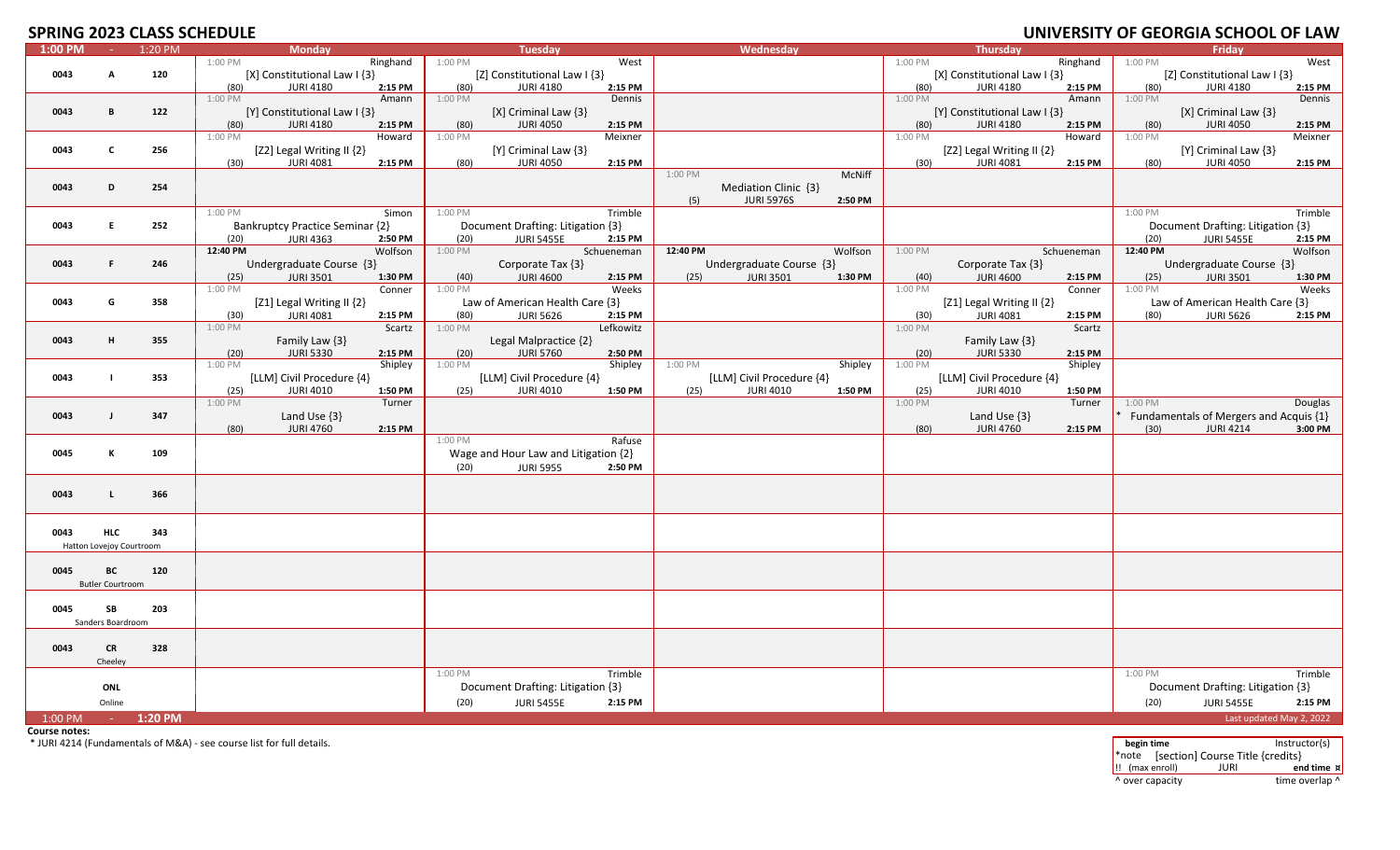# **SPRING 2023 CLASS SCHEDULE**

| 1:30 PM | $\sim 10^{-1}$           | 2:20 PM |         | <b>Monday</b>                   |          |         | <b>Tuesday</b>                       |            |         | Wednesday                 |               |         | <b>Thursday</b>                        |            |         | Friday                                 |         |
|---------|--------------------------|---------|---------|---------------------------------|----------|---------|--------------------------------------|------------|---------|---------------------------|---------------|---------|----------------------------------------|------------|---------|----------------------------------------|---------|
|         |                          |         | 1:00 PM |                                 | Ringhand | 1:00 PM |                                      | West       |         |                           |               | 1:00 PM |                                        | Ringhand   | 1:00 PM |                                        | West    |
| 0043    | A                        | 120     |         | [X] Constitutional Law I {3}    |          |         | [Z] Constitutional Law I {3}         |            |         |                           |               |         | [X] Constitutional Law I {3}           |            |         | [Z] Constitutional Law I {3}           |         |
|         |                          |         | (80)    | <b>JURI 4180</b>                | 2:15 PM  | (80)    | <b>JURI 4180</b>                     | 2:15 PM    |         |                           |               | (80)    | <b>JURI 4180</b>                       | 2:15 PM    | (80)    | <b>JURI 4180</b>                       | 2:15 PM |
|         |                          |         | 1:00 PM |                                 | Amann    | 1:00 PM |                                      | Dennis     |         |                           |               | 1:00 PM |                                        | Amann      | 1:00 PM |                                        | Dennis  |
| 0043    | B                        | 122     |         | [Y] Constitutional Law I {3}    |          |         | [X] Criminal Law {3}                 |            |         |                           |               |         | [Y] Constitutional Law I {3}           |            |         | [X] Criminal Law {3}                   |         |
|         |                          |         | (80)    | <b>JURI 4180</b>                | 2:15 PM  | (80)    | <b>JURI 4050</b>                     | 2:15 PM    |         |                           |               | (80)    | <b>JURI 4180</b>                       | 2:15 PM    | (80)    | <b>JURI 4050</b>                       | 2:15 PM |
|         |                          |         | 1:00 PM |                                 | Howard   | 1:00 PM |                                      | Meixner    |         |                           |               | 1:00 PM |                                        | Howard     | 1:00 PM |                                        | Meixner |
| 0043    | $\mathbf{c}$             | 256     |         | [Z2] Legal Writing II {2}       |          |         | [Y] Criminal Law {3}                 |            |         |                           |               |         | [Z2] Legal Writing II {2}              |            |         | [Y] Criminal Law {3}                   |         |
|         |                          |         | (30)    | <b>JURI 4081</b>                | 2:15 PM  | (80)    | <b>JURI 4050</b>                     | 2:15 PM    |         |                           |               | (30)    | <b>JURI 4081</b>                       | 2:15 PM    | (80)    | <b>JURI 4050</b>                       | 2:15 PM |
|         |                          |         |         |                                 |          |         |                                      |            | 1:00 PM |                           | <b>McNiff</b> | 1:30 PM |                                        | Milot      |         |                                        |         |
| 0043    | D                        | 254     |         |                                 |          |         |                                      |            |         | Mediation Clinic {3}      |               |         | Practicum in Animal Welfare Skills {2} |            |         |                                        |         |
|         |                          |         |         |                                 |          |         |                                      |            | (5)     | <b>JURI 5976S</b>         | 2:50 PM       | (5)     | <b>JURI 5278S</b>                      | 4:30 PM    |         |                                        |         |
|         |                          |         | 1:00 PM |                                 | Simon    | 1:00 PM |                                      | Trimble    |         |                           |               |         |                                        |            | 1:00 PM |                                        | Trimble |
| 0043    | E                        | 252     |         | Bankruptcy Practice Seminar {2} |          |         | Document Drafting: Litigation {3}    |            |         |                           |               |         |                                        |            |         | Document Drafting: Litigation {3}      |         |
|         |                          |         | (20)    | <b>JURI 4363</b>                | 2:50 PM  | (20)    | <b>JURI 5455E</b>                    | 2:15 PM    |         |                           |               |         |                                        |            | (20)    | <b>JURI 5455E</b>                      | 2:15 PM |
|         |                          |         |         |                                 |          | 1:00 PM |                                      | Schueneman |         |                           |               | 1:00 PM |                                        | Schueneman |         |                                        |         |
| 0043    | F.                       | 246     |         |                                 |          |         | Corporate Tax {3}                    |            |         |                           |               |         | Corporate Tax {3}                      |            |         |                                        |         |
|         |                          |         |         |                                 |          | (40)    | <b>JURI 4600</b>                     | 2:15 PM    |         |                           |               | (40)    | <b>JURI 4600</b>                       | 2:15 PM    |         |                                        |         |
|         |                          |         | 1:00 PM |                                 | Conner   | 1:00 PM |                                      | Weeks      |         |                           |               | 1:00 PM |                                        | Conner     | 1:00 PM |                                        | Weeks   |
| 0043    | G                        | 358     |         | [Z1] Legal Writing II {2}       |          |         | Law of American Health Care {3}      |            |         |                           |               |         | [Z1] Legal Writing II {2}              |            |         | Law of American Health Care {3}        |         |
|         |                          |         | (30)    | <b>JURI 4081</b>                | 2:15 PM  | (80)    | <b>JURI 5626</b>                     | 2:15 PM    |         |                           |               | (30)    | <b>JURI 4081</b>                       | 2:15 PM    | (80)    | <b>JURI 5626</b>                       | 2:15 PM |
|         |                          |         | 1:00 PM |                                 | Scartz   | 1:00 PM |                                      | Lefkowitz  |         |                           |               | 1:00 PM |                                        | Scartz     |         |                                        |         |
| 0043    | H                        | 355     |         | Family Law {3}                  |          |         | Legal Malpractice {2}                |            |         |                           |               |         | Family Law {3}                         |            |         |                                        |         |
|         |                          |         | (20)    | <b>JURI 5330</b>                | 2:15 PM  | (20)    | <b>JURI 5760</b>                     | 2:50 PM    |         |                           |               | (20)    | <b>JURI 5330</b>                       | 2:15 PM    |         |                                        |         |
|         |                          |         | 1:00 PM |                                 | Shipley  | 1:00 PM |                                      | Shipley    | 1:00 PM |                           | Shipley       | 1:00 PM |                                        | Shipley    |         |                                        |         |
| 0043    | $\mathbf{I}$             | 353     |         | [LLM] Civil Procedure {4}       |          |         | [LLM] Civil Procedure {4}            |            |         | [LLM] Civil Procedure {4} |               |         | [LLM] Civil Procedure {4}              |            |         |                                        |         |
|         |                          |         | (25)    | <b>JURI 4010</b>                | 1:50 PM  | (25)    | <b>JURI 4010</b>                     | 1:50 PM    | (25)    | <b>JURI 4010</b>          | 1:50 PM       | (25)    | <b>JURI 4010</b>                       | 1:50 PM    |         |                                        |         |
|         |                          |         | 1:00 PM |                                 | Turner   |         |                                      |            |         |                           |               | 1:00 PM |                                        | Turner     | 1:00 PM |                                        | Douglas |
| 0043    | J.                       | 347     |         | Land Use $\{3\}$                |          |         |                                      |            |         |                           |               |         | Land Use $\{3\}$                       |            |         | Fundamentals of Mergers and Acquis {1} |         |
|         |                          |         | (80)    | <b>JURI 4760</b>                | 2:15 PM  |         |                                      |            |         |                           |               | (80)    | <b>JURI 4760</b>                       | 2:15 PM    | (30)    | <b>JURI 4214</b>                       | 3:00 PM |
|         |                          |         | 1:30 PM |                                 | Johnson  | 1:00 PM |                                      | Rafuse     | 1:30 PM |                           | Johnson       | 1:30 PM |                                        | Johnson    |         |                                        |         |
| 0045    | К                        | 109     |         | Employment Law {3}              |          |         | Wage and Hour Law and Litigation {2} |            |         | Employment Law {3}        |               |         | Employment Law {3}                     |            |         |                                        |         |
|         |                          |         | (60)    | <b>JURI 5650</b>                | 2:20 PM  | (20)    | <b>JURI 5955</b>                     | 2:50 PM    | (60)    | <b>JURI 5650</b>          | 2:20 PM       | (60)    | <b>JURI 5650</b>                       | 2:20 PM    |         |                                        |         |
|         |                          |         |         |                                 |          |         |                                      |            |         |                           |               |         |                                        |            |         |                                        |         |
| 0043    | $\mathbf{L}$             | 366     |         |                                 |          |         |                                      |            |         |                           |               |         |                                        |            |         |                                        |         |
|         |                          |         |         |                                 |          |         |                                      |            |         |                           |               |         |                                        |            |         |                                        |         |
|         |                          |         |         |                                 |          |         |                                      |            |         |                           |               |         |                                        |            |         |                                        |         |
| 0043    | <b>HLC</b>               | 343     |         |                                 |          |         |                                      |            |         |                           |               |         |                                        |            |         |                                        |         |
|         | Hatton Lovejoy Courtroom |         |         |                                 |          |         |                                      |            |         |                           |               |         |                                        |            |         |                                        |         |
|         |                          |         |         |                                 |          |         |                                      |            |         |                           |               |         |                                        |            |         |                                        |         |
| 0045    | BC                       | 120     |         |                                 |          |         |                                      |            |         |                           |               |         |                                        |            |         |                                        |         |
|         | <b>Butler Courtroom</b>  |         |         |                                 |          |         |                                      |            |         |                           |               |         |                                        |            |         |                                        |         |
|         |                          |         |         |                                 |          |         |                                      |            |         |                           |               |         |                                        |            |         |                                        |         |
| 0045    | SB                       | 203     |         |                                 |          |         |                                      |            |         |                           |               |         |                                        |            |         |                                        |         |
|         | Sanders Boardroom        |         |         |                                 |          |         |                                      |            |         |                           |               |         |                                        |            |         |                                        |         |
|         |                          |         |         |                                 |          |         |                                      |            |         |                           |               |         |                                        |            |         |                                        |         |
| 0043    | <b>CR</b>                | 328     |         |                                 |          |         |                                      |            |         |                           |               |         |                                        |            |         |                                        |         |
|         | Cheeley                  |         |         |                                 |          |         |                                      |            |         |                           |               |         |                                        |            |         |                                        |         |
|         |                          |         |         |                                 |          | 1:00 PM |                                      | Trimble    |         |                           |               |         |                                        |            | 1:00 PM |                                        | Trimble |
|         | ONL                      |         |         |                                 |          |         | Document Drafting: Litigation {3}    |            |         |                           |               |         |                                        |            |         | Document Drafting: Litigation {3}      |         |
|         | Online                   |         |         |                                 |          | (20)    | <b>JURI 5455E</b>                    | 2:15 PM    |         |                           |               |         |                                        |            | (20)    | <b>JURI 5455E</b>                      | 2:15 PM |
| 1:30 PM | $\sim 10^{-1}$           | 2:20 PM |         |                                 |          |         |                                      |            |         |                           |               |         |                                        |            |         | Last updated May 2, 2022               |         |

**Course notes:**

\* JURI 4214 (Fundamentals of M&A) ‐ see course list for full details. **begin time** Instructor(s)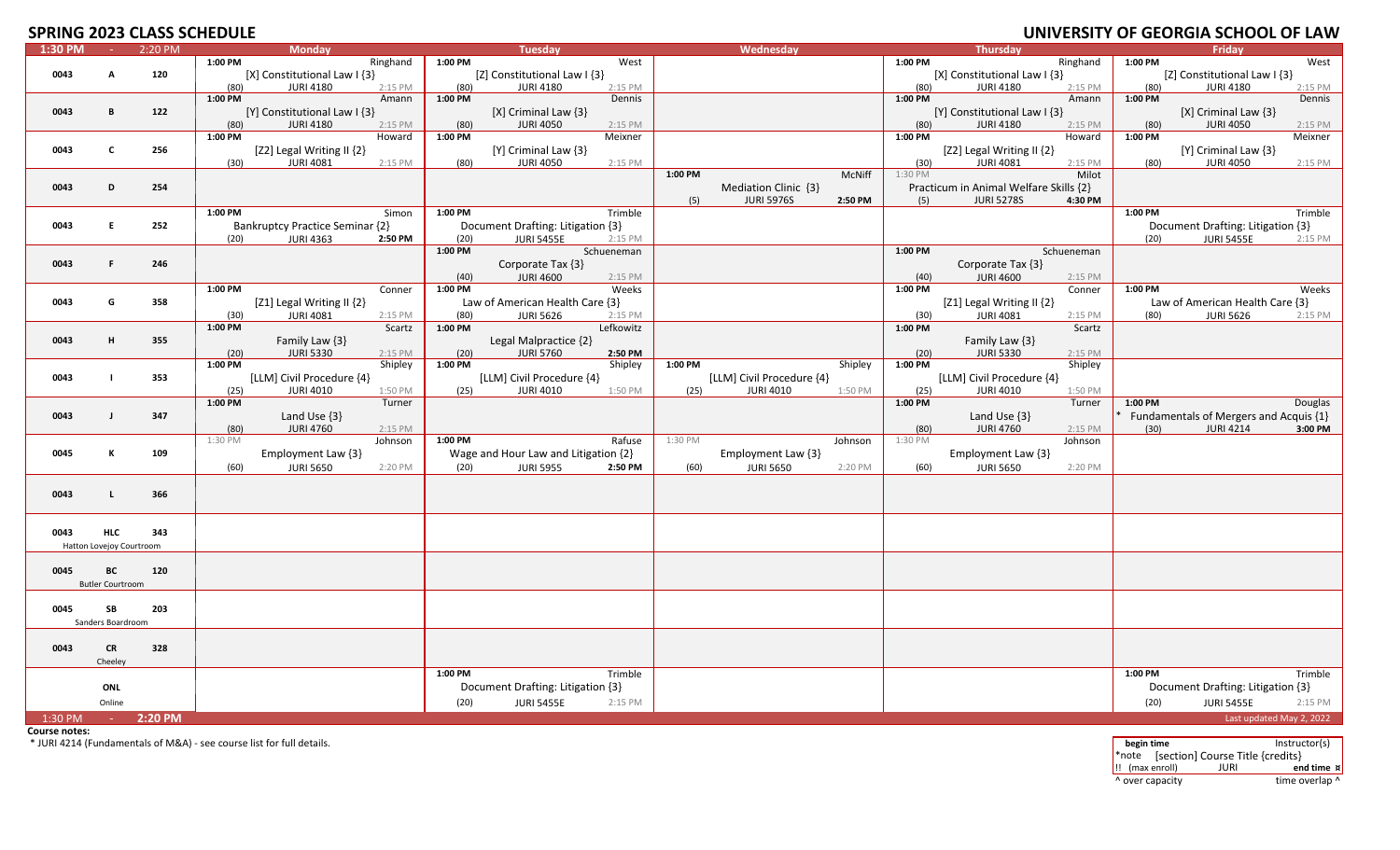# **SPRING 2023 CLASS SCHEDLILE**

|         |                          |         | ULAJJ JUHLDULL |                                        |                     |         |                                      |           |         |                                         |         |         |                                        |              | <b>UNIVERSITI UI ULURUM</b> | JUIVUL VI LAIN                          |         |
|---------|--------------------------|---------|----------------|----------------------------------------|---------------------|---------|--------------------------------------|-----------|---------|-----------------------------------------|---------|---------|----------------------------------------|--------------|-----------------------------|-----------------------------------------|---------|
| 2:30 PM | $\sim 10^{-1}$           | 3:20 PM |                | <b>Monday</b>                          |                     |         | <b>Tuesday</b>                       |           |         | Wednesday                               |         |         | <b>Thursday</b>                        |              |                             | <b>Fridav</b>                           |         |
|         |                          |         | 2:30 PM        |                                        | Durkee              |         |                                      |           | 2:30 PM |                                         | Sawyer  | 2:30 PM |                                        | Durkee       | 2:30 PM                     |                                         | Sawyer  |
| 0043    | A                        | 120     |                | Corporations {3}                       |                     |         |                                      |           |         | [B] The Law and Ethics of Lawyering {3} |         |         | Corporations {3}                       |              |                             | [B] The Law and Ethics of Lawyering {3} |         |
|         |                          |         | (80)           | <b>JURI 4210</b>                       | 3:45 PM             |         |                                      |           | (80)    | <b>JURI 4300</b>                        | 3:45 PM | (80)    | <b>JURI 4210</b>                       | 3:45 PM      | (80)                        | <b>JURI 4300</b>                        | 3:45 PM |
|         |                          |         |                |                                        |                     | 2:30 PM |                                      | Miller    |         |                                         |         |         |                                        |              | 2:30 PM                     |                                         | Miller  |
|         |                          |         |                |                                        |                     |         |                                      |           |         |                                         |         |         |                                        |              |                             |                                         |         |
| 0043    | в                        | 122     |                |                                        |                     |         | Intellectual Property Survey {3}     |           |         |                                         |         |         |                                        |              |                             | Intellectual Property Survey {3}        |         |
|         |                          |         |                |                                        |                     | (80)    | <b>JURI 5050</b>                     | 3:45 PM   |         |                                         |         |         |                                        |              | (80)                        | <b>JURI 5050</b>                        | 3:45 PM |
|         |                          |         |                |                                        |                     | 2:30 PM |                                      | Khan      |         |                                         |         |         |                                        |              | 2:30 PM                     |                                         | Khan    |
| 0043    | C                        | 256     |                |                                        |                     |         | Public Health Law {3}                |           |         |                                         |         |         |                                        |              |                             | Public Health Law {3}                   |         |
|         |                          |         |                |                                        |                     | (80)    | <b>JURI 5623</b>                     | 3:45 PM   |         |                                         |         |         |                                        |              | (80)                        | <b>JURI 5623</b>                        | 3:45 PM |
|         |                          |         |                |                                        |                     |         |                                      |           | 1:00 PM |                                         | McNiff  | 1:30 PM |                                        | Milot        |                             |                                         |         |
|         |                          |         |                |                                        |                     |         |                                      |           |         |                                         |         |         |                                        |              |                             |                                         |         |
| 0043    | D                        | 254     |                |                                        |                     |         |                                      |           |         | Mediation Clinic {3}                    |         |         | Practicum in Animal Welfare Skills {2} |              |                             |                                         |         |
|         |                          |         |                |                                        |                     |         |                                      |           | (5)     | <b>JURI 5976S</b>                       | 2:50 PM | (5)     | <b>JURI 5278S</b>                      | 4:30 PM      |                             |                                         |         |
|         |                          |         | 1:00 PM        |                                        | Simon               | 2:30 PM |                                      | Taxel     | 2:30 PM |                                         | Taxel   | 2:30 PM |                                        | Hetherington |                             |                                         |         |
| 0043    | Е.                       | 252     |                | Bankruptcy Practice Seminar {2}        |                     |         | Criminal Defense Practicum I {3}     |           |         | Criminal Defense Practicum II {4 to 6}  |         |         | CEASE Clinic {3 to 6}                  |              |                             |                                         |         |
|         |                          |         | (20)           | <b>JURI 4363</b>                       | 2:50 PM             | (12)    | <b>JURI 5170S</b>                    | 4:20 PM   | (12)    | <b>JURI 4500S</b>                       | 4:20 PM | (8)     | <b>JURI 5761S</b>                      | 4:30 PM      |                             |                                         |         |
|         |                          |         | 2:30 PM        |                                        | Hall                | 2:30 PM |                                      | Chapman   | 2:30 PM |                                         |         | 2:30 PM |                                        | Hall         | 2:30 PM                     |                                         |         |
|         |                          |         |                |                                        |                     |         |                                      |           |         |                                         | Chapman |         |                                        |              |                             |                                         | Chapman |
| 0043    | F.                       | 246     |                | Trusts and Estates I {3}               |                     |         | Constitutional Law II {3}            |           |         | Constitutional Law II {3}               |         |         | Trusts and Estates I {3}               |              |                             | Constitutional Law II {3}               |         |
|         |                          |         | (80)           | <b>JURI 4280</b>                       | 3:45 PM             | (80)    | <b>JURI 4190</b>                     | 3:20 PM   | (80)    | <b>JURI 4190</b>                        | 3:20 PM | (80)    | <b>JURI 4280</b>                       | 3:45 PM      | (80)                        | <b>JURI 4190</b>                        | 3:20 PM |
|         |                          |         |                |                                        |                     | 2:20 PM |                                      | Cohen     |         |                                         |         | 2:20 PM |                                        | Cohen        |                             |                                         |         |
| 0043    | G                        | 358     |                |                                        |                     |         | Global Governance {3}                |           |         |                                         |         |         | Global Governance {3}                  |              |                             |                                         |         |
|         |                          |         |                |                                        |                     |         | <b>JURI 5885</b>                     | 3:35 PM   |         |                                         |         | (20)    | <b>JURI 5885</b>                       | 3:35 PM      |                             |                                         |         |
|         |                          |         |                |                                        |                     | (20)    |                                      |           |         |                                         |         |         |                                        |              |                             |                                         |         |
|         |                          |         |                |                                        |                     | 1:00 PM |                                      | Lefkowitz |         |                                         |         |         |                                        |              |                             |                                         |         |
| 0043    | H                        | 355     |                |                                        |                     |         | Legal Malpractice {2}                |           |         |                                         |         |         |                                        |              |                             |                                         |         |
|         |                          |         |                |                                        |                     | (20)    | <b>JURI 5760</b>                     | 2:50 PM   |         |                                         |         |         |                                        |              |                             |                                         |         |
|         |                          |         |                |                                        |                     |         |                                      |           |         |                                         |         | 2:30 PM |                                        | Howard       |                             |                                         |         |
| 0043    |                          | 353     |                |                                        |                     |         |                                      |           |         |                                         |         |         | Writing for Judicial Clerkships {2}    |              |                             |                                         |         |
|         |                          |         |                |                                        |                     |         |                                      |           |         |                                         |         | (20)    | <b>JURI 4088</b>                       | 4:20 PM      |                             |                                         |         |
|         |                          |         |                |                                        |                     |         |                                      |           |         |                                         |         |         |                                        |              | 1:00 PM                     |                                         |         |
|         |                          |         |                |                                        |                     |         |                                      |           |         |                                         |         |         |                                        |              |                             |                                         | Douglas |
| 0043    | $\blacksquare$           | 347     |                |                                        |                     |         |                                      |           |         |                                         |         |         |                                        |              |                             | Fundamentals of Mergers and Acquis {1}  |         |
|         |                          |         |                |                                        |                     |         |                                      |           |         |                                         |         |         |                                        |              | (30)                        | <b>JURI 4214</b>                        | 3:00 PM |
|         |                          |         |                |                                        |                     | 1:00 PM |                                      | Rafuse    | 2:30 PM |                                         | Kadri   |         |                                        |              | 2:30 PM                     |                                         | Kadri   |
| 0045    | К                        | 109     |                |                                        |                     |         | Wage and Hour Law and Litigation {2} |           |         | Cybercrime {3}                          |         |         |                                        |              |                             | Cybercrime {3}                          |         |
|         |                          |         |                |                                        |                     |         |                                      |           |         |                                         |         |         |                                        |              |                             |                                         |         |
|         |                          |         |                |                                        |                     | (20)    | <b>JURI 5955</b>                     | 2:50 PM   | (40)    | <b>JURI 5584</b>                        | 3:45 PM |         |                                        |              | (40)                        | <b>JURI 5584</b>                        | 3:45 PM |
|         |                          |         | 2:30 PM        |                                        | Tubinis/Henneberger |         |                                      |           |         |                                         |         |         |                                        |              |                             |                                         |         |
| 0043    | L.                       | 366     |                | Technology Skills for Legal Practi {1} |                     |         |                                      |           |         |                                         |         |         |                                        |              |                             |                                         |         |
|         |                          |         | (20)           | <b>JURI 4086</b>                       | 3:20 PM             |         |                                      |           |         |                                         |         |         |                                        |              |                             |                                         |         |
|         |                          |         |                |                                        |                     |         |                                      |           |         |                                         |         |         |                                        |              |                             |                                         |         |
|         |                          |         |                |                                        |                     |         |                                      |           |         |                                         |         |         |                                        |              |                             |                                         |         |
| 0043    | <b>HLC</b>               | 343     |                |                                        |                     |         |                                      |           |         |                                         |         |         |                                        |              |                             |                                         |         |
|         | Hatton Lovejoy Courtroom |         |                |                                        |                     |         |                                      |           |         |                                         |         |         |                                        |              |                             |                                         |         |
|         |                          |         |                |                                        |                     |         |                                      |           |         |                                         |         |         |                                        |              |                             |                                         |         |
| 0045    | ВC                       | 120     |                |                                        |                     |         |                                      |           |         |                                         |         |         |                                        |              |                             |                                         |         |
|         | <b>Butler Courtroom</b>  |         |                |                                        |                     |         |                                      |           |         |                                         |         |         |                                        |              |                             |                                         |         |
|         |                          |         |                |                                        |                     |         |                                      |           |         |                                         |         |         |                                        |              |                             |                                         |         |
|         |                          |         |                |                                        |                     |         |                                      |           |         |                                         |         |         |                                        |              |                             |                                         |         |
| 0045    | SB                       | 203     |                |                                        |                     |         |                                      |           |         |                                         |         |         |                                        |              |                             |                                         |         |
|         | Sanders Boardroom        |         |                |                                        |                     |         |                                      |           |         |                                         |         |         |                                        |              |                             |                                         |         |
|         |                          |         | 2:30 PM        |                                        | Wells               |         |                                      |           | 2:30 PM |                                         | Wells   |         |                                        |              |                             |                                         |         |
| 0043    | <b>CR</b>                | 328     |                | Constitutional Litigation {3}          |                     |         |                                      |           |         | Constitutional Litigation {3}           |         |         |                                        |              |                             |                                         |         |
|         | Cheeley                  |         |                |                                        |                     |         |                                      |           |         |                                         |         |         |                                        |              |                             |                                         |         |
|         |                          |         | (20)           | <b>JURI 4420</b>                       | 3:45 PM             |         |                                      |           | (20)    | <b>JURI 4420</b>                        | 3:45 PM |         |                                        |              |                             |                                         |         |
|         |                          |         |                |                                        |                     |         |                                      |           | 2:30 PM |                                         | Sawyer  |         |                                        |              | 2:30 PM                     |                                         | Sawyer  |
|         | ONL                      |         |                |                                        |                     |         |                                      |           |         | [B] The Law and Ethics of Lawyering {3} |         |         |                                        |              |                             | [B] The Law and Ethics of Lawyering {3} |         |
|         | Online                   |         |                |                                        |                     |         |                                      |           | (80)    | <b>JURI 4300</b>                        | 3:45 PM |         |                                        |              | (80)                        | <b>JURI 4300</b>                        | 3:45 PM |
|         |                          |         |                |                                        |                     |         |                                      |           |         |                                         |         |         |                                        |              |                             |                                         |         |
| 2:30 PM | $\sim 100$               | 3:20 PM |                |                                        |                     |         |                                      |           |         |                                         |         |         |                                        |              |                             | Last updated May 2, 2022                |         |

**Course notes:**

\* JURI 4214 (Fundamentals of M&A) ‐ see course list for full details. **begin time** Instructor(s)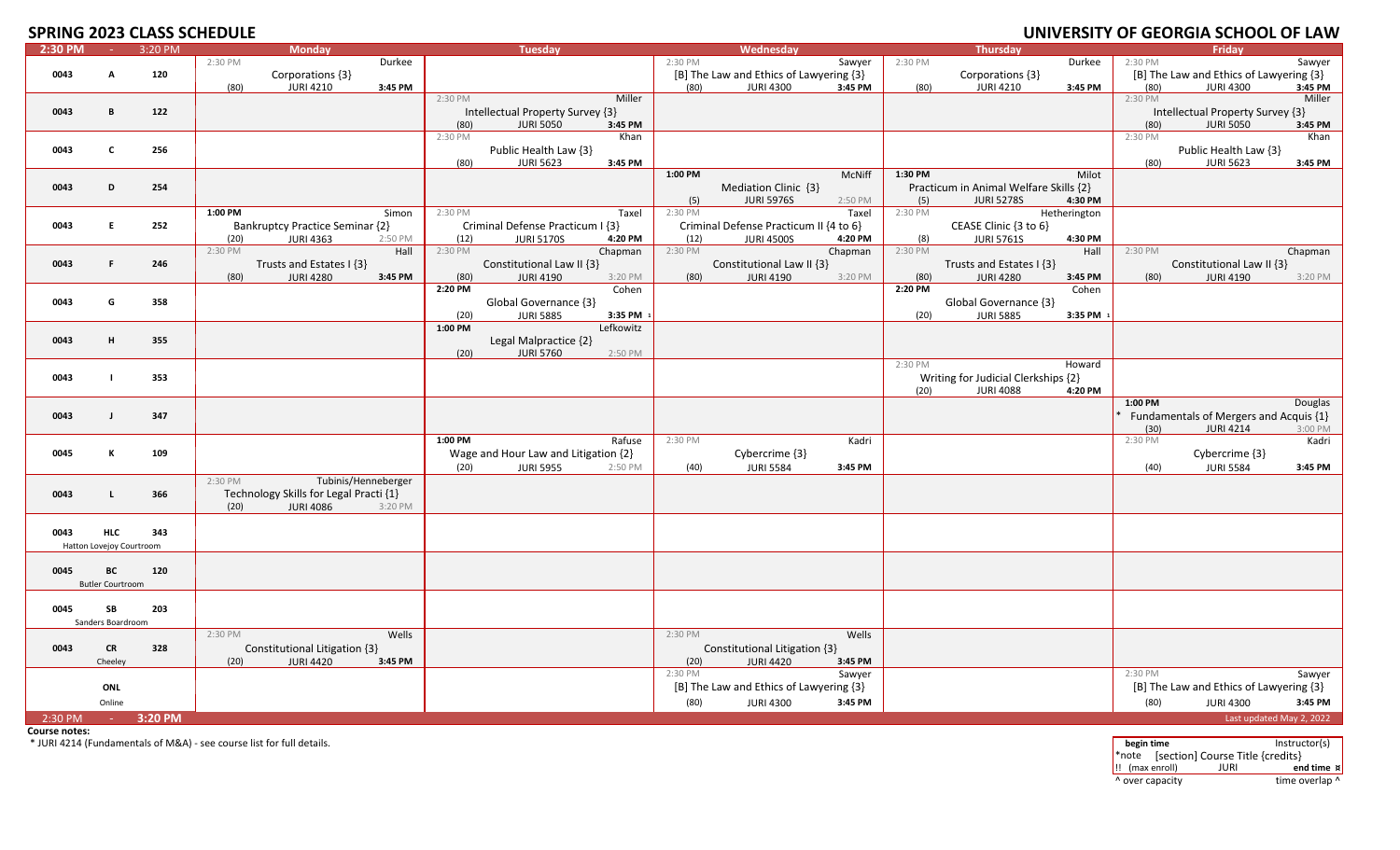# **SPRING 2023 CLASS SCHEDLILE**

|               |                          | JI INING ZUZJ CLAJJ JCHLDULL |         |                               |           |         |                                       |               |         |                                         |               |         |                                        |              |         | <u>UNIVERSITI UI ULURUM JUNUUL UI LAN</u> |                          |
|---------------|--------------------------|------------------------------|---------|-------------------------------|-----------|---------|---------------------------------------|---------------|---------|-----------------------------------------|---------------|---------|----------------------------------------|--------------|---------|-------------------------------------------|--------------------------|
| 3:30 PM       | <b>College</b>           | 4:20 PM                      |         | <b>Monday</b>                 |           |         | <b>Tuesday</b>                        |               |         | Wednesday                               |               |         | <b>Thursday</b>                        |              |         | <b>Fridav</b>                             |                          |
|               |                          |                              | 2:30 PM |                               | Durkee    |         |                                       |               | 2:30 PM |                                         | Sawyer        | 2:30 PM |                                        | Durkee       | 2:30 PM |                                           | Sawyer                   |
| 0043          | А                        | 120                          |         | Corporations {3}              |           |         |                                       |               |         | [B] The Law and Ethics of Lawyering {3} |               |         | Corporations {3}                       |              |         | [B] The Law and Ethics of Lawyering {3}   |                          |
|               |                          |                              | (80)    | <b>JURI 4210</b>              | 3:45 PM   |         |                                       |               | (80)    | <b>JURI 4300</b>                        | 3:45 PM       | (80)    | <b>JURI 4210</b>                       | 3:45 PM      | (80)    | <b>JURI 4300</b>                          | 3:45 PM                  |
|               |                          |                              | 4:00 PM |                               |           | 2:30 PM |                                       | Miller        | 4:00 PM |                                         | Cook          |         |                                        |              | 2:30 PM |                                           | Miller                   |
|               |                          |                              |         |                               | Cook      |         |                                       |               |         |                                         |               |         |                                        |              |         |                                           |                          |
| 0043          | В                        | 122                          |         | Criminal Procedure I {3}      |           |         | Intellectual Property Survey {3}      |               |         | Criminal Procedure I {3}                |               |         |                                        |              |         | Intellectual Property Survey {3}          |                          |
|               |                          |                              | (80)    | <b>JURI 4460</b>              | 5:15 PM   | (80)    | <b>JURI 5050</b>                      | 3:45 PM       | (80)    | <b>JURI 4460</b>                        | 5:15 PM       |         |                                        |              | (80)    | <b>JURI 5050</b>                          | 3:45 PM                  |
|               |                          |                              |         |                               |           | 2:30 PM |                                       | Khan          | 4:00 PM |                                         | Watkins       | 4:00 PM |                                        | Simmons      | 2:30 PM |                                           | Khan                     |
| 0043          | C                        | 256                          |         |                               |           |         | Public Health Law {3}                 |               |         | Insurance Law {2}                       |               |         | Business Immigration Law {2}           |              |         | Public Health Law {3}                     |                          |
|               |                          |                              |         |                               |           |         |                                       |               |         |                                         |               |         |                                        |              |         |                                           |                          |
|               |                          |                              |         |                               |           | (80)    | <b>JURI 5623</b>                      | 3:45 PM       | (30)    | <b>JURI 4630</b>                        | 5:50 PM       | (20)    | <b>JURI 5893</b>                       | 5:50 PM      | (80)    | <b>JURI 5623</b>                          | 3:45 PM                  |
|               |                          |                              |         |                               |           |         |                                       |               |         |                                         |               | 1:30 PM |                                        | Milot        |         |                                           |                          |
| 0043          | D                        | 254                          |         |                               |           |         |                                       |               |         |                                         |               |         | Practicum in Animal Welfare Skills {2} |              |         |                                           |                          |
|               |                          |                              |         |                               |           |         |                                       |               |         |                                         |               | (5)     | <b>JURI 5278S</b>                      | 4:30 PM      |         |                                           |                          |
|               |                          |                              |         |                               |           | 2:30 PM |                                       | Taxel         | 2:30 PM |                                         | Taxel         | 2:30 PM |                                        | Hetherington |         |                                           |                          |
| 0043          | E.                       | 252                          |         |                               |           |         |                                       |               |         |                                         |               |         |                                        |              |         |                                           |                          |
|               |                          |                              |         |                               |           |         | Criminal Defense Practicum I {3}      |               |         | Criminal Defense Practicum II {4 to 6}  |               |         | CEASE Clinic {3 to 6}                  |              |         |                                           |                          |
|               |                          |                              |         |                               |           | (12)    | <b>JURI 5170S</b>                     | 4:20 PM       | (12)    | <b>JURI 4500S</b>                       | 4:20 PM       | (8)     | <b>JURI 5761S</b>                      | 4:30 PM      |         |                                           |                          |
|               |                          |                              | 2:30 PM |                               | Hall      |         |                                       |               |         |                                         |               | 2:30 PM |                                        | Hall         |         |                                           |                          |
| 0043          | F.                       | 246                          |         | Trusts and Estates I {3}      |           |         |                                       |               |         |                                         |               |         | Trusts and Estates I {3}               |              |         |                                           |                          |
|               |                          |                              | (80)    | <b>JURI 4280</b>              | 3:45 PM   |         |                                       |               |         |                                         |               | (80)    | <b>JURI 4280</b>                       | 3:45 PM      |         |                                           |                          |
|               |                          |                              |         |                               |           |         |                                       |               |         |                                         |               |         |                                        |              |         |                                           |                          |
|               |                          |                              |         |                               |           | 2:20 PM |                                       | Cohen         |         |                                         |               | 2:20 PM |                                        | Cohen        |         |                                           |                          |
| 0043          | G                        | 358                          |         |                               |           |         | Global Governance {3}                 |               |         |                                         |               |         | Global Governance {3}                  |              |         |                                           |                          |
|               |                          |                              |         |                               |           | (20)    | <b>JURI 5885</b>                      | 3:35 PM 1     |         |                                         |               | (20)    | <b>JURI 5885</b>                       | 3:35 PM 1    |         |                                           |                          |
|               |                          |                              |         |                               |           | 4:00 PM |                                       | Lowry         |         |                                         |               |         |                                        |              |         |                                           |                          |
|               | H                        |                              |         |                               |           |         |                                       |               |         |                                         |               |         |                                        |              |         |                                           |                          |
| 0043          |                          | 355                          |         |                               |           |         | Corporate Counsel Externship {4 to 6} |               |         |                                         |               |         |                                        |              |         |                                           |                          |
|               |                          |                              |         |                               |           | (18)    | <b>JURI 5968S</b>                     | 5:50 PM       |         |                                         |               |         |                                        |              |         |                                           |                          |
|               |                          |                              |         |                               |           |         |                                       |               |         |                                         |               | 2:30 PM |                                        | Howard       |         |                                           |                          |
| 0043          |                          | 353                          |         |                               |           |         |                                       |               |         |                                         |               |         | Writing for Judicial Clerkships {2}    |              |         |                                           |                          |
|               |                          |                              |         |                               |           |         |                                       |               |         |                                         |               | (20)    | <b>JURI 4088</b>                       | 4:20 PM      |         |                                           |                          |
|               |                          |                              |         |                               |           | 3:55 PM |                                       |               |         |                                         |               | 3:55 PM |                                        | West         |         |                                           |                          |
|               |                          |                              |         |                               |           |         |                                       | West          |         |                                         |               |         |                                        |              |         |                                           |                          |
| 0043          | -1                       | 347                          |         |                               |           |         | Undergraduate Course {3}              |               |         |                                         |               |         | Undergraduate Course {3}               |              |         |                                           |                          |
|               |                          |                              |         |                               |           | (20)    | <b>JURI 3120</b>                      | 5:10 PM       |         |                                         |               | (20)    | <b>JURI 3120</b>                       | 5:10 PM      |         |                                           |                          |
|               |                          |                              |         |                               |           | 3:30 PM |                                       | Silbert/White | 2:30 PM |                                         | Kadri         |         |                                        |              | 2:30 PM |                                           | Kadri                    |
| 0045          | к                        | 109                          |         |                               |           |         | International Arbitration {2}         |               |         | Cybercrime {3}                          |               |         |                                        |              |         | Cybercrime $\{3\}$                        |                          |
|               |                          |                              |         |                               |           |         |                                       |               |         |                                         |               |         |                                        |              |         |                                           |                          |
|               |                          |                              |         |                               |           | (20)    | <b>JURI 4720</b>                      | 5:20 PM       | (40)    | <b>JURI 5584</b>                        | 3:45 PM       |         |                                        |              | (40)    | <b>JURI 5584</b>                          | 3:45 PM                  |
|               |                          |                              |         |                               |           | 4:00 PM |                                       | Grant         | 3:30 PM |                                         | <b>Norins</b> |         |                                        |              |         |                                           |                          |
| 0043          | л.                       | 366                          |         |                               |           |         | Public Interest Practicum {3}         |               |         | First Amendment Clinic {4 to 5}         |               |         |                                        |              |         |                                           |                          |
|               |                          |                              |         |                               |           | (10)    | <b>JURI 5690S</b>                     | 5:50 PM       | (8)     | <b>JURI 4200S</b>                       | 5:20 PM       |         |                                        |              |         |                                           |                          |
|               |                          |                              |         |                               |           |         |                                       |               |         |                                         |               |         |                                        |              |         |                                           |                          |
|               |                          |                              |         |                               |           |         |                                       |               |         |                                         |               | 3:30 PM |                                        | Mauldin      |         |                                           |                          |
| 0043          | <b>HLC</b>               | 343                          |         |                               |           |         |                                       |               |         |                                         |               |         | Trial Practice {2}                     |              |         |                                           |                          |
|               | Hatton Lovejoy Courtroom |                              |         |                               |           |         |                                       |               |         |                                         |               | (18)    | <b>JURI 5040</b>                       | 6:20 PM      |         |                                           |                          |
|               |                          |                              |         |                               |           |         |                                       |               |         |                                         |               |         |                                        |              |         |                                           |                          |
|               | BC                       |                              |         |                               |           |         |                                       |               |         |                                         |               |         |                                        |              |         |                                           |                          |
| 0045          |                          | 120                          |         |                               |           |         |                                       |               |         |                                         |               |         |                                        |              |         |                                           |                          |
|               | <b>Butler Courtroom</b>  |                              |         |                               |           |         |                                       |               |         |                                         |               |         |                                        |              |         |                                           |                          |
|               |                          |                              |         |                               |           |         |                                       |               | 3:30 PM |                                         | Scartz        |         |                                        |              |         |                                           |                          |
| 0045          | SB                       | 203                          |         |                               |           |         |                                       |               |         | Family Justice Clinic {4 to 6}          |               |         |                                        |              |         |                                           |                          |
|               | Sanders Boardroom        |                              |         |                               |           |         |                                       |               |         | <b>JURI 5140S</b>                       | 5:20 PM       |         |                                        |              |         |                                           |                          |
|               |                          |                              |         |                               |           |         |                                       |               | (8)     |                                         |               |         |                                        |              |         |                                           |                          |
|               |                          |                              | 2:30 PM |                               | Wells     | 4:00 PM |                                       | Barnett/Ray   | 2:30 PM |                                         | Wells         | 4:00 PM |                                        | Barnett/Ray  | 4:00 PM |                                           | Barnett/Ray              |
| 0043          | <b>CR</b>                | 328                          |         | Constitutional Litigation {3} |           |         | Judges and Politics {1}               |               |         | Constitutional Litigation {3}           |               |         | Judges and Politics {1}                |              |         | Judges and Politics {1}                   |                          |
|               | Cheeley                  |                              | (20)    | <b>JURI 4420</b>              | 3:45 PM 1 | (20)    | <b>JURI 4581</b>                      | 6:00 PM       | (20)    | <b>JURI 4420</b>                        | 3:45 PM 1     | (20)    | <b>JURI 4581</b>                       | 6:00 PM      | (20)    | <b>JURI 4581</b>                          | 6:00 PM                  |
|               |                          |                              | 4:00 PM | Judges and Politics           | 6:00 PM   |         |                                       |               | 4:00 PM | Judges and Politics                     | 6:00 PM       |         |                                        |              |         |                                           |                          |
|               |                          |                              |         |                               |           |         |                                       |               |         |                                         |               |         |                                        |              |         |                                           |                          |
|               |                          |                              |         |                               |           |         |                                       |               | 2:30 PM |                                         | Sawyer        |         |                                        |              | 2:30 PM |                                           | Sawyer                   |
|               | ONL                      |                              |         |                               |           |         |                                       |               |         | [B] The Law and Ethics of Lawyering {3} |               |         |                                        |              |         | [B] The Law and Ethics of Lawyering {3}   |                          |
|               | Online                   |                              |         |                               |           |         |                                       |               | (80)    | <b>JURI 4300</b>                        | 3:45 PM       |         |                                        |              | (80)    | <b>JURI 4300</b>                          | 3:45 PM                  |
|               |                          |                              |         |                               |           |         |                                       |               |         |                                         |               |         |                                        |              |         |                                           |                          |
| 3:30 PM       | $\sim 100$               | 4:20 PM                      |         |                               |           |         |                                       |               |         |                                         |               |         |                                        |              |         |                                           | Last updated May 2, 2022 |
| Course notes: |                          |                              |         |                               |           |         |                                       |               |         |                                         |               |         |                                        |              |         |                                           |                          |

\*note [section] Course Title {credits} !! (max enroll) JURI **end time ¤** ^ over capacity  $\bullet$  time overlap ^

\* JURI 4581 (Judge & Politics) will meet the week of January 23, 2023. See course list for full details. **begin time** Instructor(s)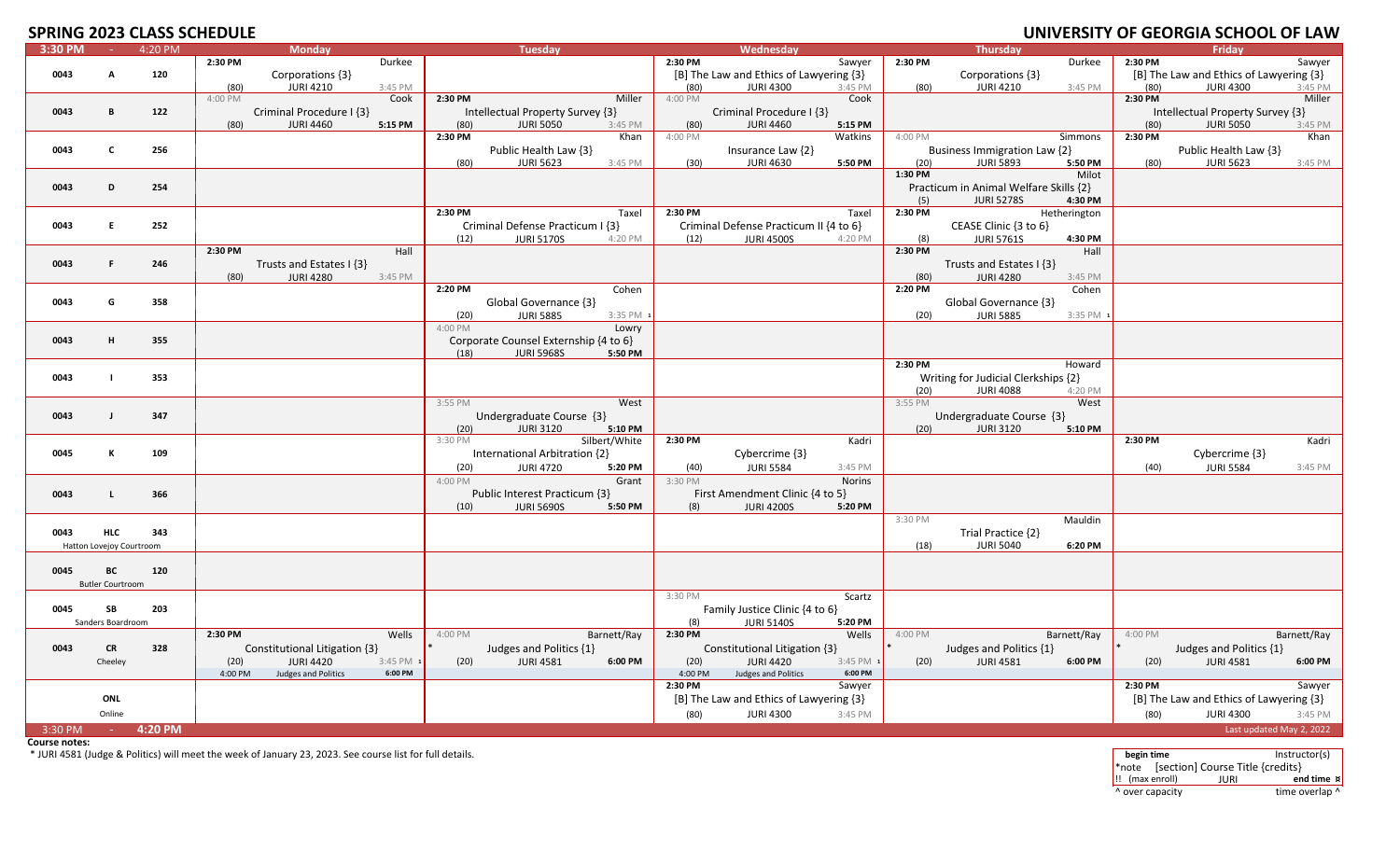# CROINIC 2022 CLACC CCULCULLE

|         |                                        |         | SPRING ZUZS CLASS SCHEDULE                                                                         |                                                                                                                 |                                                                                                    |                                                                                                    | UNIVERSITY OF GEORGIA SCHOOL OF LAW                                                                |
|---------|----------------------------------------|---------|----------------------------------------------------------------------------------------------------|-----------------------------------------------------------------------------------------------------------------|----------------------------------------------------------------------------------------------------|----------------------------------------------------------------------------------------------------|----------------------------------------------------------------------------------------------------|
| 4:30 PM | <b>Card</b>                            | 5:20 PM | <b>Monday</b>                                                                                      | <b>Tuesday</b>                                                                                                  | Wednesday                                                                                          | Thursday                                                                                           | Friday                                                                                             |
| 0043    | A                                      | 120     |                                                                                                    |                                                                                                                 |                                                                                                    |                                                                                                    |                                                                                                    |
| 0043    | B                                      | 122     | 4:00 PM<br>Cook<br>Criminal Procedure I {3}<br><b>JURI 4460</b><br>(80)<br>5:15 PM                 |                                                                                                                 | 4:00 PM<br>Cook<br>Criminal Procedure I {3}<br><b>JURI 4460</b><br>(80)<br>5:15 PM                 |                                                                                                    |                                                                                                    |
| 0043    | C                                      | 256     |                                                                                                    | 5:00 PM<br>Togut<br>Disability and Education Law {3}<br><b>JURI 4989</b><br>(20)<br>7:45 PM                     | 4:00 PM<br>Watkins<br>Insurance Law {2}<br><b>JURI 4630</b><br>(30)<br>5:50 PM                     | 4:00 PM<br>Simmons<br>Business Immigration Law {2}<br><b>JURI 5893</b><br>(20)<br>5:50 PM          |                                                                                                    |
| 0043    | D                                      | 254     |                                                                                                    |                                                                                                                 |                                                                                                    |                                                                                                    |                                                                                                    |
| 0043    | E.                                     | 252     |                                                                                                    |                                                                                                                 | 4:30 PM<br>Grant<br>Civil Externship I {4 to 6}<br>(25)<br><b>JURI 5970S</b><br>6:20 PM            |                                                                                                    |                                                                                                    |
| 0043    | F.                                     | 246     |                                                                                                    | 5:00 PM<br>Cooney<br>Sociology of Law {3}<br><b>JURI 4820</b><br>7:50 PM<br>(30)                                |                                                                                                    |                                                                                                    |                                                                                                    |
| 0043    | G                                      | 358     |                                                                                                    | 4:30 PM<br>Redmon<br>Prosecution I {2}<br>(25)<br><b>JURI 5150S</b><br>6:20 PM                                  |                                                                                                    | Redmon<br>4:30 PM<br>Prosecution III {3 to 6}<br><b>JURI 5165S</b><br>(25)<br>6:20 PM              |                                                                                                    |
| 0043    | H                                      | 355     | 4:30 PM<br>Stowe<br>Elder Law {2}<br><b>JURI 5720</b><br>(20)<br>6:20 PM                           | 4:00 PM<br>Lowry<br>Corporate Counsel Externship {4 to 6}<br><b>JURI 5968S</b><br>(18)<br>5:50 PM               |                                                                                                    | 4:30 PM<br>Mapen<br>Pre-Trial Civil Litigation {1}<br><b>JURI 5453</b><br>(20)<br>6:20 PM          |                                                                                                    |
| 0043    |                                        | 353     | 4:30 PM<br>Fowler<br>Labor Law and the Entertainment In {1}<br><b>JURI 5595</b><br>(20)<br>6:30 PM | $4:30 P\overline{M}$<br>Fowler<br>Labor Law and the Entertainment In {1}<br>(20)<br><b>JURI 5595</b><br>6:30 PM | 4:30 PM<br>Fowler<br>Labor Law and the Entertainment In {1}<br><b>JURI 5595</b><br>(20)<br>6:30 PM | 4:30 PM<br>Fowler<br>Labor Law and the Entertainment In {1}<br>(20)<br><b>JURI 5595</b><br>6:30 PM | 4:30 PM<br>Fowler<br>Labor Law and the Entertainment In {1}<br><b>JURI 5595</b><br>6:30 PM<br>(20) |
| 0043    | $\mathbf{I}$                           | 347     |                                                                                                    | 3:55 PM<br>West<br>Undergraduate Course {3}<br><b>JURI 3120</b><br>5:10 PM<br>(20)                              |                                                                                                    | 3:55 PM<br>West<br>Undergraduate Course {3}<br><b>JURI 3120</b><br>(20)<br>5:10 PM                 |                                                                                                    |
| 0045    | К                                      | 109     |                                                                                                    | 3:30 PM<br>Silbert/White<br>International Arbitration {2}<br><b>JURI 4720</b><br>(20)<br>5:20 PM                |                                                                                                    |                                                                                                    |                                                                                                    |
| 0043    | $\mathbf{L}$                           | 366     |                                                                                                    | 4:00 PM<br>Grant<br>Public Interest Practicum {3}<br><b>JURI 5690S</b><br>5:50 PM<br>(10)                       | 3:30 PM<br><b>Norins</b><br>First Amendment Clinic {4 to 5}<br>(8)<br><b>JURI 4200S</b><br>5:20 PM |                                                                                                    |                                                                                                    |
| 0043    | <b>HLC</b><br>Hatton Lovejoy Courtroom | 343     |                                                                                                    |                                                                                                                 |                                                                                                    | 3:30 PM<br>Mauldin<br>Trial Practice {2}<br><b>JURI 5040</b><br>(18)<br>6:20 PM                    |                                                                                                    |
| 0045    | BC<br><b>Butler Courtroom</b>          | 120     |                                                                                                    |                                                                                                                 |                                                                                                    |                                                                                                    |                                                                                                    |
| 0045    | SB<br>Sanders Boardroom                | 203     |                                                                                                    |                                                                                                                 | 3:30 PM<br>Scartz<br>Family Justice Clinic {4 to 6}<br>(8)<br><b>JURI 5140S</b><br>5:20 PM         |                                                                                                    |                                                                                                    |
| 0043    | <b>CR</b><br>Cheeley                   | 328     | Barnett/Ray<br>4:00 PM<br>Judges and Politics {1}<br><b>JURI 4581</b><br>6:00 PM<br>(20)           | 4:00 PM<br>Barnett/Ray<br>Judges and Politics {1}<br><b>JURI 4581</b><br>(20)<br>6:00 PM                        | 4:00 PM<br>Barnett/Ray<br>Judges and Politics {1}<br>6:00 PM<br>(20)<br><b>JURI 4581</b>           | Barnett/Ray<br>4:00 PM<br>Judges and Politics {1}<br><b>JURI 4581</b><br>(20)<br>6:00 PM           | 4:00 PM<br>Barnett/Ray<br>Judges and Politics {1}<br>(20)<br><b>JURI 4581</b><br>6:00 PM           |
|         | ONL<br>Online                          |         | Heywood<br>5:00 PM<br>Civil Externship II {3 to 5}<br>6:50 PM<br>(15)<br><b>JURI 5963S</b>         |                                                                                                                 |                                                                                                    |                                                                                                    |                                                                                                    |
| 4:30 PM | $\sim 100$ km s $^{-1}$                | 5:20 PM |                                                                                                    |                                                                                                                 |                                                                                                    |                                                                                                    | Last updated May 2, 2022                                                                           |

**Course notes:**

\* JURI 4581 (Judge & Politics) will meet the week of January 23, 2023. See course list for full details. **begin time** Instructor(s)

\* JURI 5595 (Labor & Entertainment) will meet from March 20‐25. See course list for full details. \*note [section] Course Title {credits}

!! (max enroll) JURI **end time ¤** ^ over capacity  $\bullet$  time overlap ^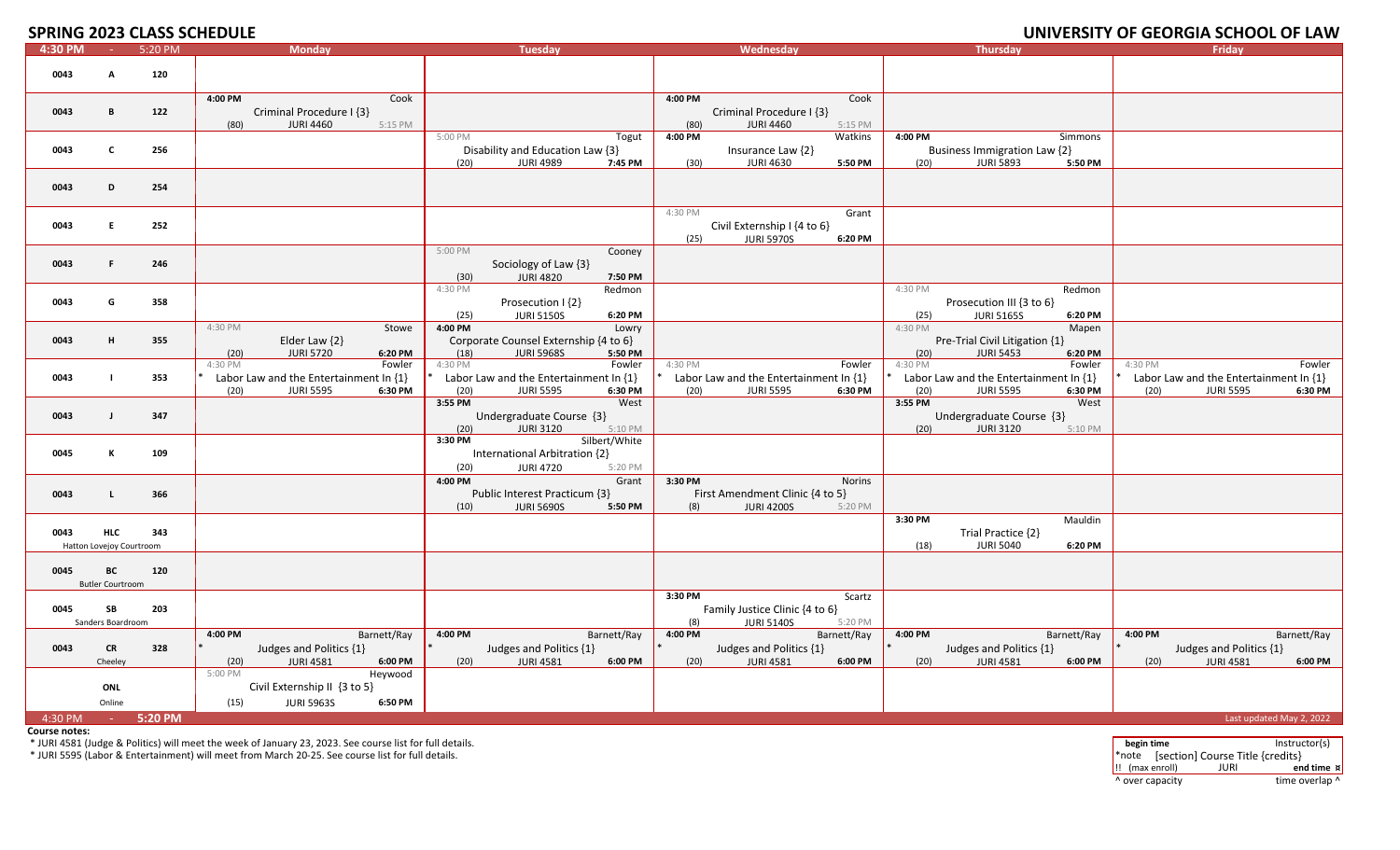# **SPRING 2023 CLASS SCHEDLILE**

|         |                                        |         | JENING ZUZJ CLAJJ JCHEDULE |                                                                |                   |                 |                                                             |                   |                 |                                                             |                        |                 |                                                            |                    |                 | <b>UNIVERSITY OF GEORGIA SCHOOL OF LAW</b>                     |                          |
|---------|----------------------------------------|---------|----------------------------|----------------------------------------------------------------|-------------------|-----------------|-------------------------------------------------------------|-------------------|-----------------|-------------------------------------------------------------|------------------------|-----------------|------------------------------------------------------------|--------------------|-----------------|----------------------------------------------------------------|--------------------------|
| 5:30 PM | <b>College</b>                         | 6:20 PM |                            | <b>Monday</b>                                                  |                   |                 | <b>Tuesday</b>                                              |                   |                 | Wednesday                                                   |                        |                 | <b>Thursday</b>                                            |                    |                 | Fridav                                                         |                          |
| 0043    | $\overline{A}$                         | 120     |                            |                                                                |                   | 5:30 PM         | Legislation and Statutory Interpre {3}<br><b>JURI 4880E</b> | Levin<br>8:00 PM  | 5:30 PM<br>(8)  | Veterans Legal Clinic {4 to 6}<br><b>JURI 5977S</b>         | Scherr<br>7:20 PM      |                 |                                                            |                    |                 |                                                                |                          |
| 0043    | $\mathbf{B}$                           | 122     |                            |                                                                |                   |                 |                                                             |                   |                 |                                                             |                        |                 |                                                            |                    |                 |                                                                |                          |
|         |                                        |         |                            |                                                                |                   |                 |                                                             |                   |                 |                                                             |                        |                 |                                                            |                    |                 |                                                                |                          |
| 0043    | C                                      | 256     | 5:30 PM<br>(60)            | Education Law {3}<br><b>JURI 5781E</b>                         | Levin<br>8:00 PM  | 5:00 PM<br>(20) | Disability and Education Law {3}<br><b>JURI 4989</b>        | Togut<br>7:45 PM  | 4:00 PM<br>(30) | Insurance Law {2}<br><b>JURI 4630</b>                       | Watkins<br>5:50 PM     | 4:00 PM<br>(20) | Business Immigration Law {2}<br><b>JURI 5893</b>           | Simmons<br>5:50 PM |                 |                                                                |                          |
| 0043    | D                                      | 254     |                            |                                                                |                   |                 |                                                             |                   |                 |                                                             |                        |                 |                                                            |                    |                 |                                                                |                          |
| 0043    | E                                      | 252     |                            |                                                                |                   |                 |                                                             |                   | 4:30 PM<br>(25) | Civil Externship I {4 to 6}<br><b>JURI 5970S</b>            | Grant<br>6:20 PM       |                 |                                                            |                    |                 |                                                                |                          |
| 0043    | F                                      | 246     |                            |                                                                |                   | 5:00 PM<br>(30) | Sociology of Law {3}<br><b>JURI 4820</b>                    | Cooney<br>7:50 PM | 6:00 PM<br>(30) | State Constitutional Law {1}<br><b>JURI 4581</b>            | Sutton/Beck<br>7:50 PM |                 |                                                            |                    |                 |                                                                |                          |
| 0043    | G                                      | 358     |                            |                                                                |                   | 4:30 PM<br>(25) | Prosecution I {2}<br><b>JURI 5150S</b>                      | Redmon<br>6:20 PM | 5:30 PM<br>(15) | Legal Writing and Analysis for MSL {3}<br><b>JURI 6505E</b> | Hale<br>8:00 PM        | 4:30 PM<br>(25) | Prosecution III {3 to 6}<br><b>JURI 5165S</b>              | Redmon<br>6:20 PM  |                 |                                                                |                          |
| 0043    | H                                      | 355     | 4:30 PM<br>(20)            | Elder Law $\{2\}$<br><b>JURI 5720</b>                          | Stowe<br>6:20 PM  | 4:00 PM<br>(18) | Corporate Counsel Externship {4 to 6}<br><b>JURI 5968S</b>  | Lowry<br>5:50 PM  |                 |                                                             |                        | 4:30 PM<br>(20) | Pre-Trial Civil Litigation {1}<br><b>JURI 5453</b>         | Mapen<br>6:20 PM   |                 |                                                                |                          |
| 0043    |                                        | 353     | 4:30 PM<br>(20)            | Labor Law and the Entertainment In $\{1\}$<br><b>JURI 5595</b> | Fowler<br>6:30 PM | 4:30 PM<br>(20) | Labor Law and the Entertainment In {1}<br><b>JURI 5595</b>  | Fowler<br>6:30 PM | 4:30 PM<br>(20) | Labor Law and the Entertainment In {1}<br><b>JURI 5595</b>  | Fowler<br>6:30 PM      | 4:30 PM<br>(20) | Labor Law and the Entertainment In {1}<br><b>JURI 5595</b> | Fowler<br>6:30 PM  | 4:30 PM<br>(20) | Labor Law and the Entertainment In $\{1\}$<br><b>JURI 5595</b> | Fowler<br>6:30 PM        |
| 0043    | - 1                                    | 347     |                            |                                                                |                   |                 |                                                             |                   |                 |                                                             |                        |                 |                                                            |                    |                 |                                                                |                          |
| 0045    | К                                      | 109     |                            |                                                                |                   |                 |                                                             |                   |                 |                                                             |                        |                 |                                                            |                    |                 |                                                                |                          |
| 0043    | L                                      | 366     |                            |                                                                |                   | 4:00 PM<br>(10) | Public Interest Practicum {3}<br><b>JURI 5690S</b>          | Grant<br>5:50 PM  |                 |                                                             |                        |                 |                                                            |                    |                 |                                                                |                          |
| 0043    | <b>HLC</b><br>Hatton Lovejoy Courtroom | 343     |                            |                                                                |                   |                 |                                                             |                   |                 |                                                             |                        | 3:30 PM<br>(18) | Trial Practice {2}<br><b>JURI 5040</b>                     | Mauldin<br>6:20 PM |                 |                                                                |                          |
| 0045    | BC<br><b>Butler Courtroom</b>          | 120     |                            |                                                                |                   |                 |                                                             |                   |                 |                                                             |                        |                 |                                                            |                    |                 |                                                                |                          |
| 0045    | <b>SB</b><br>Sanders Boardroom         | 203     |                            |                                                                |                   |                 |                                                             |                   |                 |                                                             |                        |                 |                                                            |                    |                 |                                                                |                          |
|         |                                        |         | 4:00 PM                    |                                                                | Barnett/Ray       | 4:00 PM         |                                                             | Barnett/Ray       | 4:00 PM         |                                                             | Barnett/Ray            | 4:00 PM         |                                                            | Barnett/Ray        | 4:00 PM         |                                                                | Barnett/Ray              |
| 0043    | <b>CR</b>                              | 328     |                            | Judges and Politics {1}                                        |                   |                 | Judges and Politics {1}                                     |                   |                 | Judges and Politics {1}                                     |                        |                 | Judges and Politics {1}                                    |                    |                 | Judges and Politics {1}                                        |                          |
|         | Cheeley                                |         | (20)                       | <b>JURI 4581</b>                                               | 6:00 PM           | (20)            | <b>JURI 4581</b>                                            | 6:00 PM           | (20)            | <b>JURI 4581</b>                                            | 6:00 PM                | (20)            | <b>JURI 4581</b>                                           | 6:00 PM            | (20)            | <b>JURI 4581</b>                                               | 6:00 PM                  |
|         | ONL                                    |         | 5:30 PM                    | Education Law {3}                                              | Levin             | 5:30 PM         | Evidence {3}                                                | Scherr            | 6:00 PM         | Mediation Practicum {3}                                     | Hornsby                |                 |                                                            |                    |                 |                                                                |                          |
|         | Online                                 |         | (60)                       | <b>JURI 5781E</b>                                              | 8:00 PM 2         | (60)            | <b>JURI 4250E</b>                                           | 7:30 PM 2         | (15)            | <b>JURI 5975E</b>                                           | 8:30 PM                |                 |                                                            |                    |                 |                                                                |                          |
|         |                                        |         | 5:00 PM                    | Civil Externship II                                            | 6:50 PM           | 5:30 PM         | Legislation and Stat                                        | 8:00 PM           | 6:00 PM         | <b>Mediation Practicum</b>                                  | 8:30 PM                |                 |                                                            |                    |                 |                                                                |                          |
| 5:30 PM | $\sim 10^{-1}$                         | 6:20 PM |                            |                                                                |                   |                 |                                                             |                   |                 |                                                             |                        |                 |                                                            |                    |                 |                                                                | Last updated May 2, 2022 |

**Course notes:**

\* JURI 4581 (Judge & Politics) will meet the week of January 23, 2023. See course list for full details. **begin time** Instructor(s)

\* JURI 5595 (Labor & Entertainment) will meet from March 20‐25. See course list for full details. \*note [section] Course Title {credits}

\* JURI 4581 (State Constitutional Law) ‐ see course list for full details. !! (max enroll) JURI **end time ¤**

^ over capacity  $\hspace{1cm}$  time overlap ^